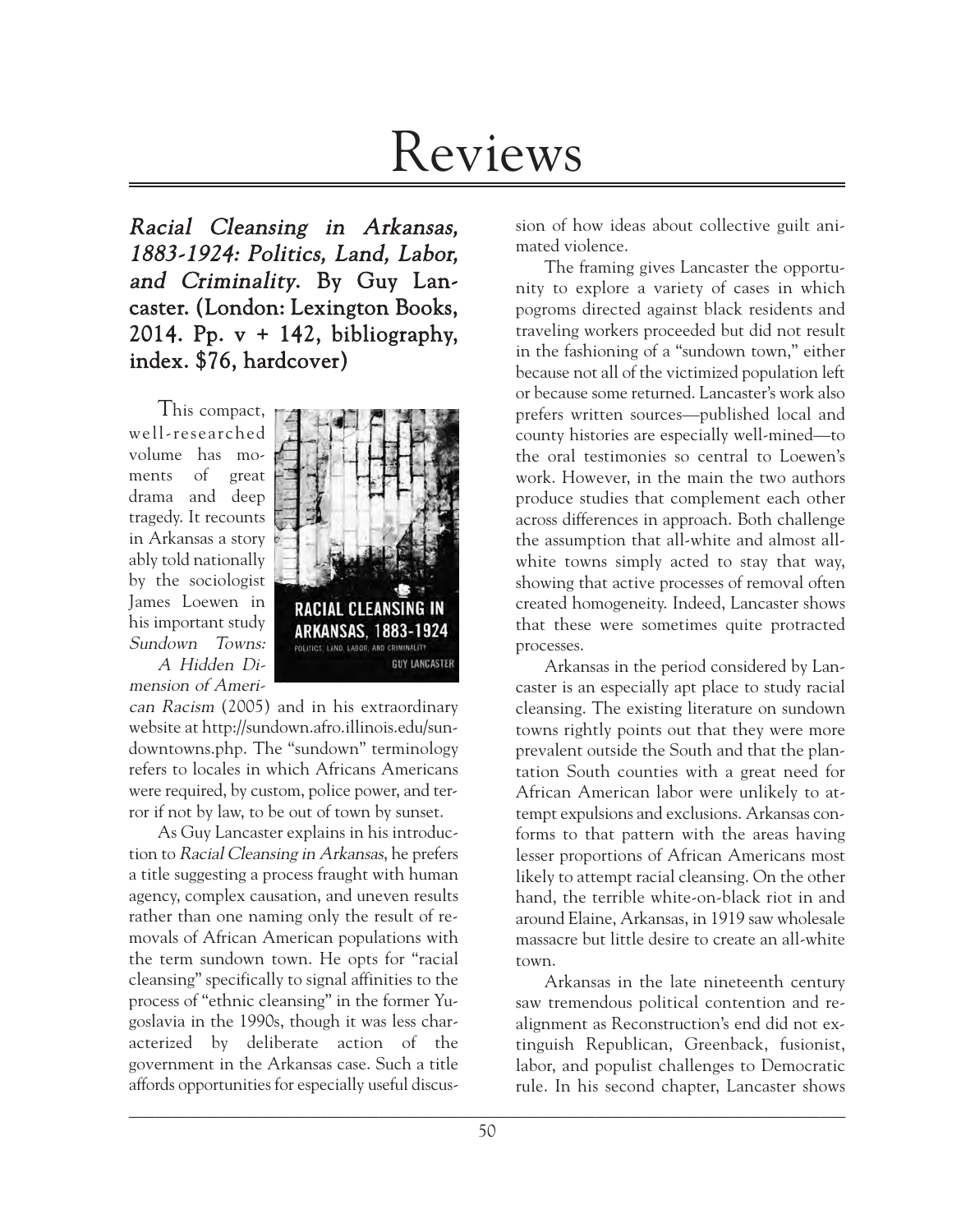how their achieving power or even influence in politics could lead to attacks on black populations, who were often caught in factional battles between parties and even within the Republican party.

The last two decades of the nineteenth century and the first quarter of the twentieth also saw profound economic changes in Arkansas. Racial Cleansing in Arkansas charts these transformations around railroad building and also accounts for growth in new forms of extraction in mining and timbering, expansion of rice cultivation, and manufacturing growth, especially in staves and barrels. New land opened to settlement and production, and populations moved to pursue new opportunities. Lancaster's third chapter, on land, labor, and racial cleansing, demonstrates how direct action whitesonly policies and aggressions could be tied to securing jobs and land.

His fourth chapter, on charges of African American criminality as bases for removals of black populations, is especially good in describing overlapping motivations in which alleged law-breaking by one African American translated into a desire for collective punishment of blacks and for white purity. Such was especially the case when material and political gain also were on offer. Riots—those in Harrison, Arkansas, in 1905 and 1909 are especially welldescribed—at times followed a precipitating event linked to an alleged crime, but often the violence took less sweeping forms based in extralegal threats by whitecappers. To his great credit, Lancaster also adds a fifth chapter on incidents of racial cleansing whose causes were especially "multivalent" (115) or remain unknown. In one especially haunting example, Salem, Arkansas, was apparently cleared of its black population around 1907 after disinterring of African American graves warned of further violence.

Racial Cleansing in Arkansas tells tragic stories with an analytical care that helps us to learn from them, The banality of some of the evil is at times perfectly captured, as for example in a Fort Smith Times report on the 1904 Bonanza Race War: "many humorous stories are being told as to how badly frightened [African American] people were Saturday night" (68). At other junctures, Lancaster suggests troubling connections between a boosterist Southern progressivism and racial cleansing, with an allwhite population being stressed in a city's attempts to attract settlers and investors.

I wished at time for a placing of the events described in the context of Indian removals, so much a part of the period leading up to the stories told in Racial Cleansing in Arkansas. However, this is a painful story well-told and well-worth remembering.

--David Roediger

## **AVAVA**

# Gender and Lynching: The Politics of Memory. By Evelyn M. Simien. (New York: Palgrave Macmillan, 2011. Pp. ix-viii + 131, notes, index. \$27, paperback)

Gender and Lynching explores a rarely considered perspective of racialized violence by focusing on women. To be clear, the authors in this edited collection do not merely focus on women as victims of lynching. Rather, their ob-

jectives are twofold in that they approach this study by utilizing musical, theatrical, literary, photographic, and artistic representations of women against gatherings that included racially mixed audiences. They further highlight the mo-

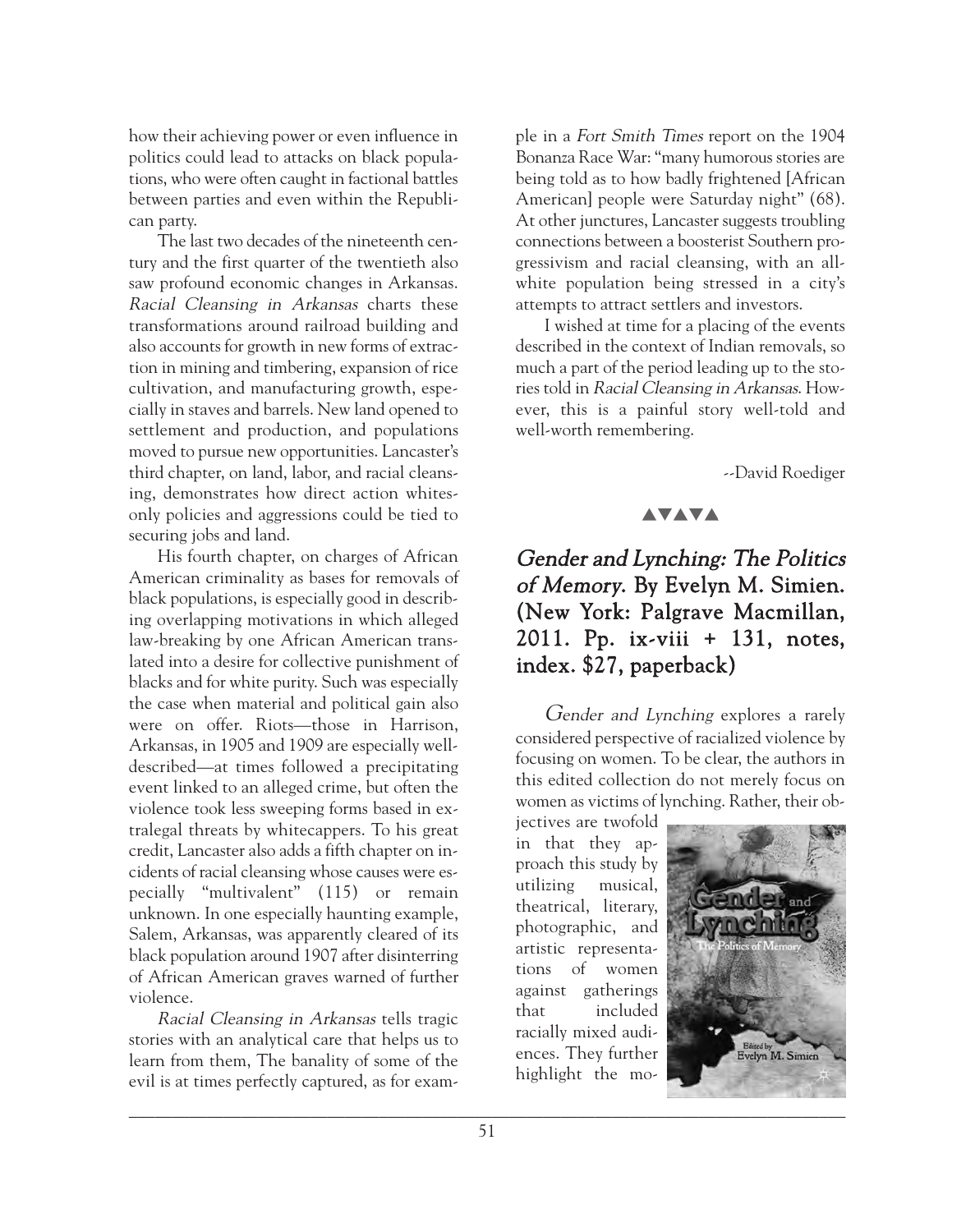ments at which black and white women were able to form coalitions against lynching and other forms of racial violence. This collection of essays also considers the activism of individual African American women, members of the predominantly white Association of Southern Women for the Prevention of Lynching (ASWPL), and the National Association for the Advancement of Colored People (NAACP). The authors have adeptly centralized the unique experience of black women's victimization and anti-lynching activism by expanding conventional interpretations to consider the implications of "racial-sexual violence in the South, where at least 150 women were lynched between 1880 and 1965." Most of these cases, approximately 130 of them, occurred before 1930 (p. 2).

Post-Reconstruction era scholarship has typically portrayed lynching as a distinctively southern practice perpetrated upon African American men. The scholars in this collection argue against such a limited understanding because it has essentially ignored or marginalized African American women's experiences. Black women labored not only under the burden of their race, but also their gender and stereotypes about their sexuality. Indeed, most often, accounts of black women's lynchings were scripted in very racialized and sexualized terms. But like the lynching of black men, the murder of black women served to reinforce racial stereotypes and was "ideologically sanctioned to enforce white supremacy" (p. 2).

The essays speak to the lynching of such black women as Laura Nelson and Mary Turner. Nelson and her son were lynched in Okemah, Oklahoma in May 1911 after she had confessed to shooting a sheriff to protect him. Again, the authors highlight the sexualized nature of racial violence when perpetrated upon black women. Before she was lynched, Nelson was raped by several men. Turner, who was eight months pregnant, was murdered in Valdosta, Georgia in May 1918 after protesting the lynching of her husband Hayes and for daring as an African

American woman to act on her right to press charges against those responsible.

The number of black women lynching victims was small to be sure. However, it was clearly an experience that black men, women, and their communities shared. The scholarship on this topic and the "rape/lynch myth" unfortunately has long situated and privileged black men as its only victims. In order to flesh out the entire story of this horrendous social practice, more appropriately titled "domestic terrorism," the authors assert that it is absolutely critical to position black women at the center of lynching's historical narrative in order to fully relay a more complicated, nuanced, and representative chronicle of this social tragedy.

Gender and Lynching's six chapters employ interdisciplinary research that firmly centers African American women "as victims and martyrs, characters in works of art and literature, as well as activists and change agents (p. 8). In chapter one, Julie Buckner Armstrong examines artists' efforts to remember Mary Turner in the "The Mary Turner Project." In chapter two, scholar Koritha Mitchell explores African American women's lynching drama which was initiated by Angelina Weld Grimke's 1916 three-act play Rachel in which she used "motherhood" as a trope to connect all women to the suffering of black women who had lost sons to racial violence. In chapter three, Barbara Mc-Caskill considers abolition literature and the ways in which black women writers of the nineteenth century spoke to violence. Likewise, in chapter four Jennifer D. Williams examines the literature published in the 1920s at the height of mob violence and locates therein a black feminist discourse against lynching. Fumiko Sakashita explores the politics of sexuality in chapter five, using Billie Holiday's live performance of "Strange Fruit" and the means by which it afforded the audience a "vicarious experience" of lynching even as it reinforced stereotypes that all of its victims were male. And finally, in chapter six Anne Rice mines a special issue of the NAACP's Crisis magazine which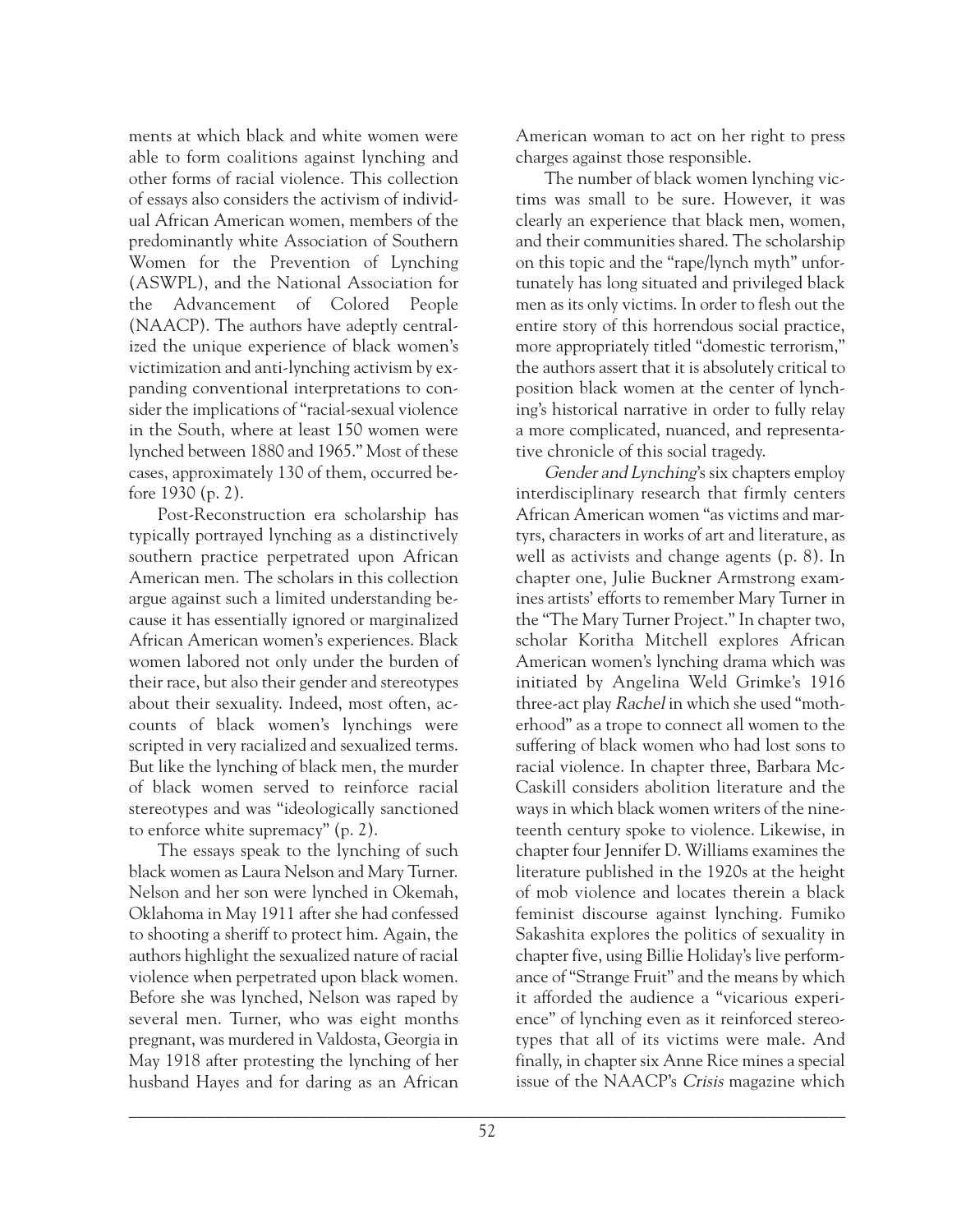covered the 1917 East St. Louis race riot and includes a photo essay by W.E.B. DuBois and white suffragist and antilynching crusader Martha Gruening. Lynching photography had long been used to justify racial violence and to support white supremacy. By using antilynching photography in the Crisis, DuBois and Gruening created a counterspectacle to highlight white depravity (p. 140). The issue further complicated the lynching narrative by "foregrounding women as victims, survivors, and militants" while considering African American female investigators who understood the riot as the destabilization of black families, an occurrence that engendered exploration, resistance, and response through a gendered lens (p. 10). This chapter also considers the contributions of white female investigators in the aftermath of lynchings, who because of their race were almost always able safely to procure information that was later used to denounce racial injustice.

The multidisciplinary approach of the essays in *Gender and Lynching* pose many questions about how racial violence inflicted on black bodies has been traditionally recorded, recalled, and privileged as a male experience. They challenge scholars to reconsider and recast this narrative in ways that harness and centralize the gendered and sexualized and otherwise complicated purview of black women as lynching victims. The authors in this edited collection have produced a work that should be in the library of any scholar writing about racial violence in America.

--Cherisse Jones-Branch

## **AVAVA**

Pageants, Parlors, and Pretty Women: Race and Beauty in the Twentieth-Century South. By Blain Roberts. (Chapel Hill, NC: University of North Carolina

## Press, 2014. Pp ix-xii + 277, notes, bibliography, index. \$39.95, cloth)

Blain Roberts opens her monograph with a vignette from fugitive Hannah Crafts's autobi-

ographical novel, The Bondwoman's Narrative. The parable of the blackening face powder is a metaphor for the themes and argument of Pageants, Parlors, and Pretty Women. Just as the Crafts vignette entangled the artifice of race and beauty,



the Roberts study engages racialized beauty among Southern black and white women in the twentieth century.

Roberts interrogates the meaning of beauty in a region in which it was defined by the racial other. In the South, beauty both supported and challenged white supremacy. In other words, as Roberts argues, beauty was about power. Her study examines how white and black women negotiated beauty as part of Southern womanhood. The daily, public and private beauty practices and rituals of Southern women reveal how they understood the role of beauty in the rise of Jim Crow segregation and exclusion and in the struggle to dismantle it. The tensions of Southern beauty included race; the nexus between a conservative and rural region and the larger nation; how modernization, consumerism, and modernity shaped regional identity; and constructions of gender and femininity.

Roberts makes several cogent arguments. She suggests that Southern women's bodies represented the racial modern. She challenges assumptions about the traditions of Southern women's beauty practices. Finally, she expands our historical and cultural definition of beauty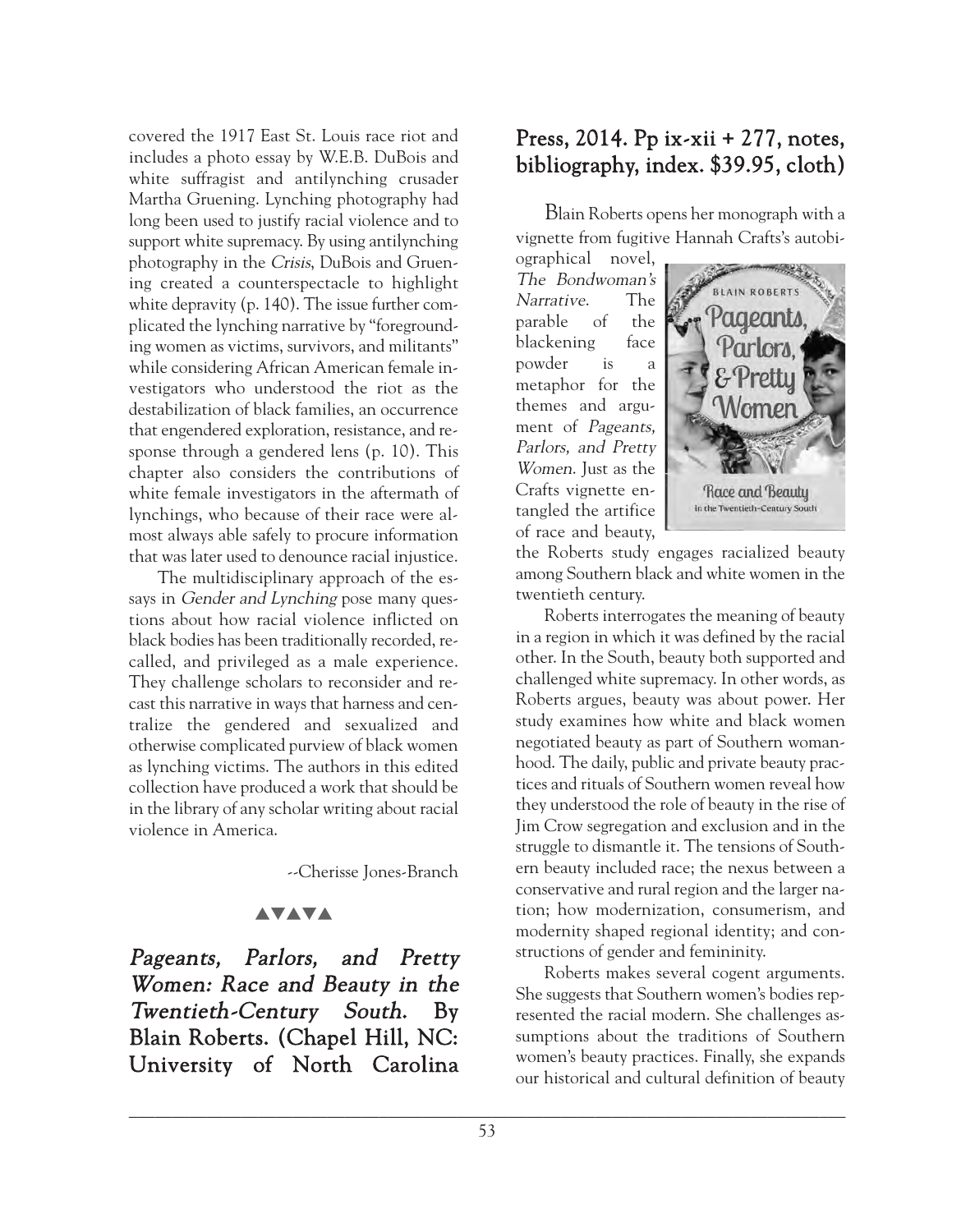to include cosmetics, beauty and body contests, and hairdressing.

The structure of the text begins with an overview of the geographical region and the centrality of racial segregation as an organizing category. The first chapter follows the transformation of a narrative of beauty accoutrements as immoral to one of approval that combined white supremacy and an iconography of antebellum Southern womanhood. The white Southern response to bobbed hair and makeup was the emergence of the bathing beauty and the healthy look of suntanning. In the second chapter Roberts examines the beauty products, practices, rituals, and spaces of black Southern women as consumers and as professional beauticians. She identifies the African American beauty shop as a site of recuperation, political activism, and as a source of economic autonomy for African American women. Chapter Three engages the role of white feminine beauty in advertising the region's agricultural products, including babies. The prevalence of commodity royalty, such as the Cotton Carnival and the Maid of Cotton pageant in Memphis from 1931 and the Queen of the Smoke Flower and Golden Weed sponsored by the Wilson Tobacco Board of Wilson, North Carolina, contributed to the construction of the beauty contest as a powerful symbol of Southern white culture.

Chapter Four of the study examines beauty contests among African American women, especially at historically black colleges and universities, and at local contests such as the Cotton Makers Jubilee and its Spirit of Cotton Queen, also located at Memphis. Roberts suggests that black colleges made African American women's bodies representative of political and aesthetic blackness.

Chapter Five chronicles the significance of Southern beauty at the intersection of the post-World War Two Civil Rights Movement and massive regional white resistance. The success of contestants from the former Confederacy at the Miss America Pageant was spectacular in

the aftermath of World War Two and the emergence of the Cold War. Significantly, the pageant was nationally televised from 1954, the same year as the *Brown* decision. Roberts notes the paradox of the Southern Miss America, who combined regional idiom and national identity. The counter-narrative of the symbolic power of the white Southern beauty queen was the Civil Rights work of African American beauticians. Their shops and clientele provided private space for community organizing and economic and professional independence from white Southern threats against local black political activity. But despite the long tradition of beauty practices and the community service of black beauticians, the women of the Student Nonviolent Coordinating Committee (SNCC) rivaled the politics of respectability with a practical and Black Power aesthetic that relied on denim and natural or unpressed hair. By the late 1960s, the natural, made famous by the "Angela Davis look," had expanded the cultural constructions of black American beauty.

The year 1968 became symbolic of the era defined by the Civil Rights Movement, the anti-war movement, the student movement, and the women's movement. Organized by New York Radical Women, members of women's liberation converged on the Miss America Pageant in September. In a gathering outside the Convention Hall, site of the Pageant, the women tossed beauty accoutrements in a "freedom trash can" and crowned a ram as a reference to the history of agricultural evaluation.

In the period after the tumult of the 1960s, beauty continued as a site of power and tension in the South. The rise of Mary Kay Ash and her company, Beauty by Mary Kay, began in 1963 at Dallas, Texas. Roberts suggests the symbolism of the Mary Kay story was its continuity with the past in the post-Civil Rights South.

Roberts's study is a valuable addition to Southern historiography. She provides another way in which to examine how race and power worked in the South through the category of beauty. The text is an important contribution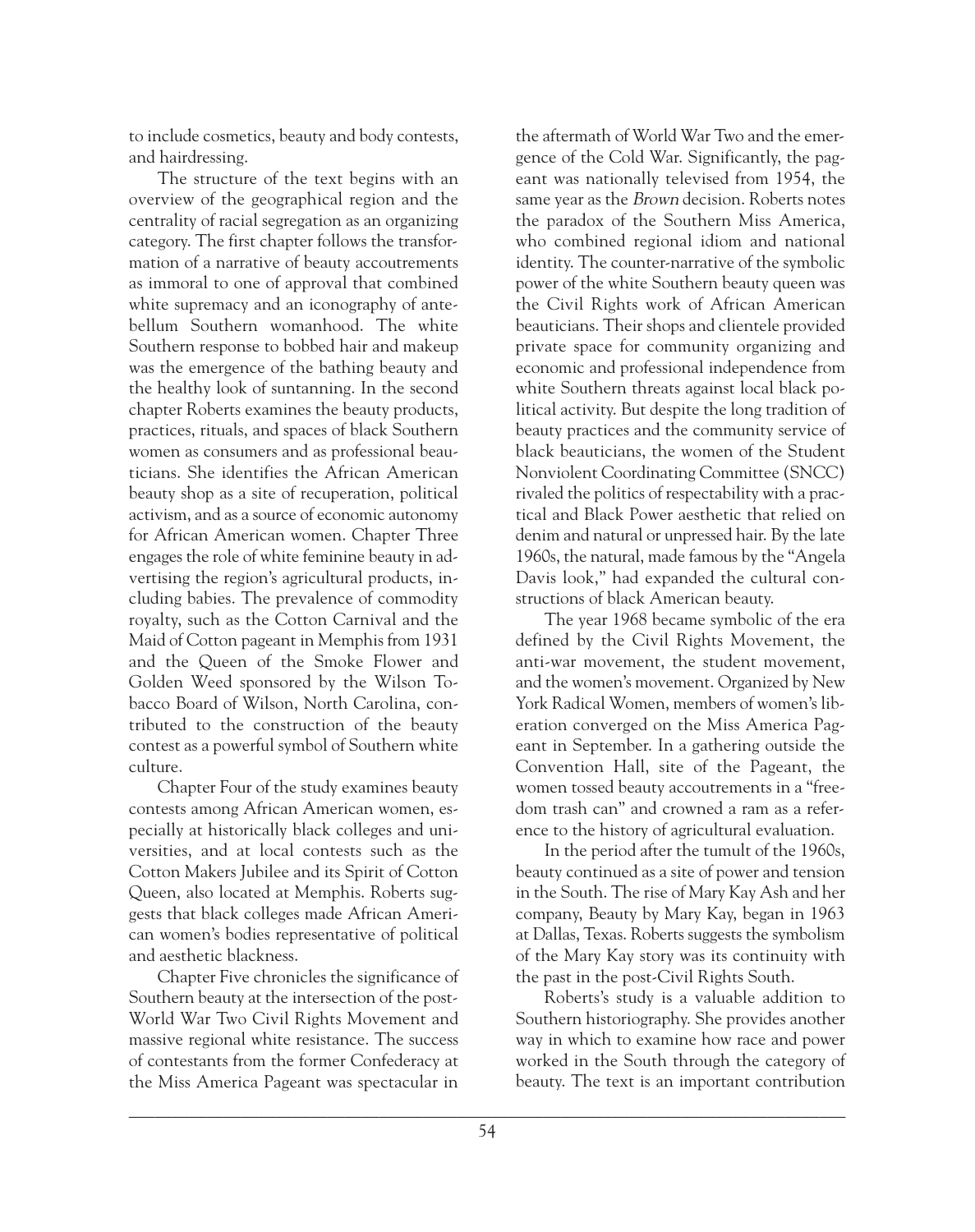to women's and black women's history, the history of glamour, twentieth-century modernity, and Southern history.

--Fon L. Gordon

#### **AVAVA**

# Fear and What Follows: The Violent Education of a Christian Racist, A Memoir. By Tim Parrish. (Jackson, MS: University Press of Mississippi, 2012. Pp. 245, epilogue, acknowledgments. \$28.00, hardcover)

Tim Parrish's memoir Fear and What Follows: The Violent Education of a Christian Racist is supposed to convey the anxieties of a person's conflicting emotions that stem from lifelong submersion in the oxymoronic, hateful, Christian society of the racist American South. Yet all that is provided are 261 pages of teenage angst that tell more about succumbing to peer pressure than about the violent teachings of the author's Southern Baptist Church.

The title and the dust cover summary suggest that this "riveting [and] unflinching account" is undoubtedly a one-sitting cover-to-cover read. But it is not. Unfortunately, Fear and What Follows is somewhat boring and only lightly touches upon what the reader thinks it will cover in depth.

Tim Parrish (the character, not the author—and he is a character despite the label of "memoir"; the author says in the foreword that he has dramatized the events and changed the names for creative purposes) is confused about his church's teachings (and the like-minded teachings of his parents) from an early age. As he matures into adolescence, his confusion transitions to irritability with what seem to him false teachings and the blatant disregard of Jesus Christ's commandment to love thy neighbor. If

the reader expects the memoir to go any further into the disconnect between what the church says and what it is supposed to say, he will be sorely disappointed. Once Tim hits high school, the only God conflict he has is the struggle to find the words to pray and his im-



mense guilt about being increasingly mean to black kids, increasingly belligerent, and increasingly awkward (as many teenagers are); and these really have not as much to do with Christianity as they do with being a decent human being.

The title of the book is misleading, but the disappointment does not end there. Halfway into the memoir the reader will realize that this is not about the life of a Christian racist, but instead about one stage in the life a teenager—a stage that includes a brother in Vietnam, a mother with lupus, a narrow-minded father, and several bullies . . . white bullies. Only when Tim begins running with a rebellious crowd that enjoys pot and fighting a little too much does the topic of violent racism really enter the plot, and it is not even Tim's violence. Instead, it is Tim's witnessing of the violence in which he is too conflicted to participate. This "violent education" is only marked by two actual incidences—both of which are unsuccessful—and a whole heap of violent thoughts. Perhaps the violent thoughts are enough to make the reader cringe, but they are not exactly enough to do what is expected of a violent, Christian racist's memoir.

The plot of this novel/memoir is one of extreme highs and dreadfully descriptive and uneventful lows marked by unpredictable and somewhat sloppy diction. The narrator's awkward personality is matched only by his awk-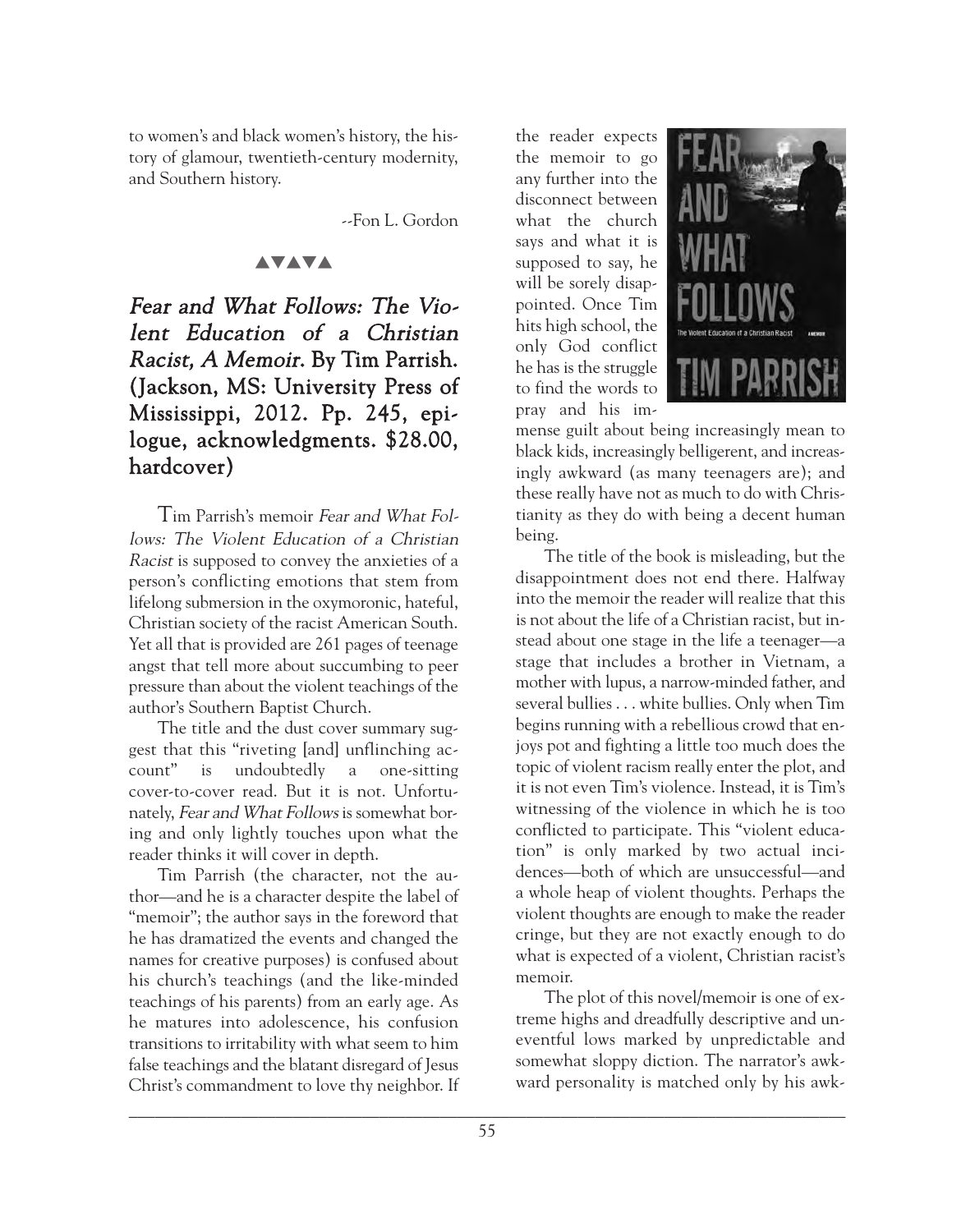ward use of slurs and curse words. It is understandable for the characters to use the n-word, "bitch," "shit," "ass," and a whole slew of other nasty unmentionables in their dialogue. After all, they are a cast of troubled teens trying to look hardened and tough, but the narrator's tendency to inject an ill-placed "mother-f\*\*\*er" into what is otherwise a post-adolescent and enlightened voice only disrupts the flow of the text. When cleverly used, such language can be quite effective, funny even, but in this case it seems out of place.

If the reader is expecting the minutes of KKK meetings or even the callousness of utter racism followed by a redeeming revelation, this is not the book for him. But to say that there is no lesson to be learned from Fear and What Follows would be false. Parrish accurately pens the racial tension of the South, and the few pages that are devoted to the hypocrisy that pours from the pulpits of so many Southern churches are, sadly, basically true. However, the memoir is less about violent, racist Christianity and more about one confused boy who wanted to be cool and would not let his conscience be his guide. Parrish the author may be selling the character short, instead of being a violent and unapologetic racist (he knows throughout the novel that racism is disgusting and wrong), he is just an insecure and impressionable kid who too desperately craves acceptance.

--Danell Hetrick

#### **AVAVA**

Solomon Northup: The Complete Story of the Author of Twelve Years a Slave. By David Fiske, Clifford W. Brown and Rachel Seligman. (Santa Barbara, CA: Praeger, 2013, Pp. ix-xii  $+$  125, appendices, notes, bibliographical note, index. \$48, hardcover)

In this academic case study, David Fiske, Clifford W. Brown, and Rachel Seligman offer an invaluable profile of Solomon Northrup, whose narrative *Twelve Years a Slave* records his life as a free African American man kidnapped and forced into slavery. While his account remained relatively obscure during the better part of the twentieth century, this attentive research project has brought it once again into the focus of the academic community and, with the release of its film adaptation, the attention of the public. This exhaustive dossier works to verify each passage of the narrative and includes historical documentation to support its claims.

The text is divided into chapters chronicling the original narrative with supplemental information and documentation validating the account. The book begins with a foreword by Carol Linzy Adams Sally, the great-great granddaughter of Solomon Northup. Building upon the 1968 edition of the narrative published by the Louisiana State Press, which includes Northrup's original text and the research of Sue Eakin and Joseph Logsdon, the authors successfully extend the compelling body of evidence. Illustrations and records such as censuses, free citizen certifications, slave ship manifestos, lawsuit documentation, and letters concerning the latter life of Northup are thoroughly utilized throughout the work, documenting each portion of the story. His travel record is verified

using the writings of Charles Dickens, who traveled to Washington, D.C., and Virginia a year after the kidnapping of Northrup and described the sights in the collection "American Notes." Historical maps of locations in New York,

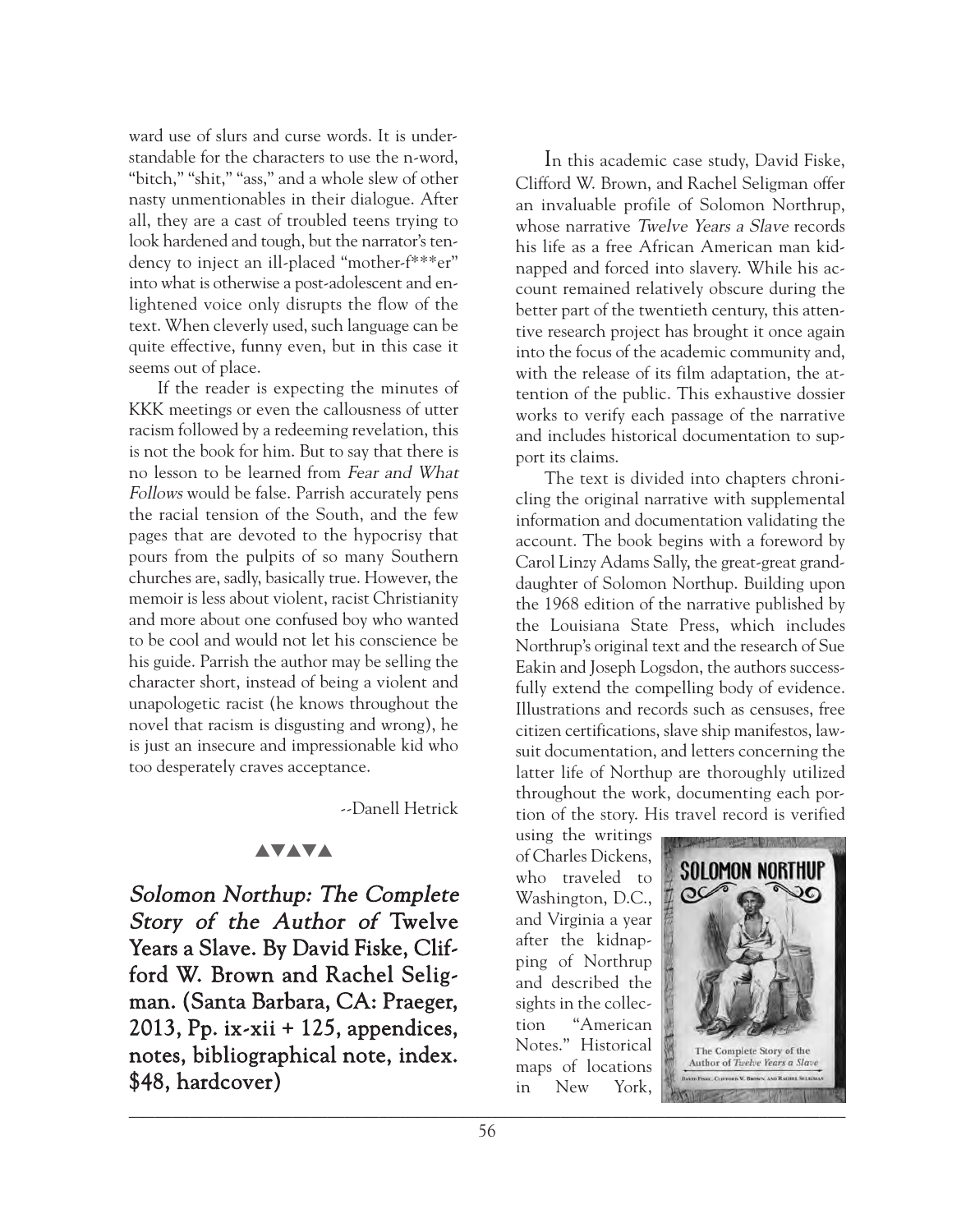Washington, D.C., and Red River Valley, Louisiana, are included and outline the pilgrimage of Northrup. Its bibliography section is adequate, and the vast amount of footnotes develops the text further as an anthropological study touching multiple fields of work.

While each section of the text offers a degree of verification, the final chapters provide the most thorough documentation, adding considerable clarity and depth to a story some doubted at the time of its publication. The political atmosphere of New York is analyzed as it influenced the delayed rescue attempts made by Henry B. Northup. Governor Seward's original reluctance to authorize the search and the later Governor William C. Bouck's influence during the time of Clem Ray's journey to Saratoga Springs demonstrate the complex social and political web in which free, affluent citizens such as Henry B. Northup were forced to negotiate. This same Northup receives a thorough character sketch encompassing his family heritage, Quaker background, and motives for delivering Solomon Northup out of bondage. Lucid details are provided concerning the tedious work he was compelled to accomplish in order to begin the legal process of freeing Solomon. His journeys, procurement of affidavits, and understanding of the secrecy required to accomplish this feat are each discussed and properly examined.

Upon his return to a life of freedom, Northup enlisted the help of David Wilson to edit his narrative, an accomplishment completed within a matter of months. The seventh chapter of the text includes invaluable details concerning his debut to fame immediately following his release. His associations with Frederick Douglass at antislavery rallies, extensive lecture tours, substantial book sales, and failed stage adaptations of his narrative are each chronicled with supporting documentation. The question of the authenticity of the text is also considered. An article from the Syracuse Evening Journal demonstrates the popular view that Wilson wrote the work after asking Northup a series of questions concerning the text. The question concerning Wilson's influence upon the account is settled with the resolution that he influenced its style, not its contents.

The subsequent arrests of Alexander Merrill and Joseph Russell are substantiated through additional sources. An account by a local minister, supported by a local newspaper article from that time, chronicles the arrest of Merrill while another describes the less dramatic capture of Russell. Tracing the initial hearing, indictment, postponement, trial, the Supreme Court ruling, and the decision made by the Court of Appeals, the text paints a picture of a society in which such fugitives are released after a short, seven-month imprisonment. As the work concludes, it was Solomon Northup who ultimately paid the price for this atrocity. Following his years of celebrity, he developed financial problems compounded, as the work demonstrates, by Congress's rejection of a petition for his compensation, a personal loan made to him, two mortgages taken out on his property, and the failure of the stage adaptation of his narrative. The trail of documentation ends with the final public record concerning Northup in which he experienced a traumatic night of violence and hostility while speaking in Canada. The work concludes with speculation as to his final years and the conjecture that he joined the Underground Railroad. His disposition, experience, close proximity to a known participant as demonstrated by deed records, and a letter contained in Harvard's Siebert Letters collection mentioning him as a participant in the Underground Railroad are catalogued as persuasive evidence. Ultimately, the work concludes that the manner in which he spent his final years is unknown.

While it could have easily been condensed with the omission of a short summary of the work and a longer summary subsequently given alongside the supplemental information, the text is an exemplary collection of research concerning Solomon Northup and the social circles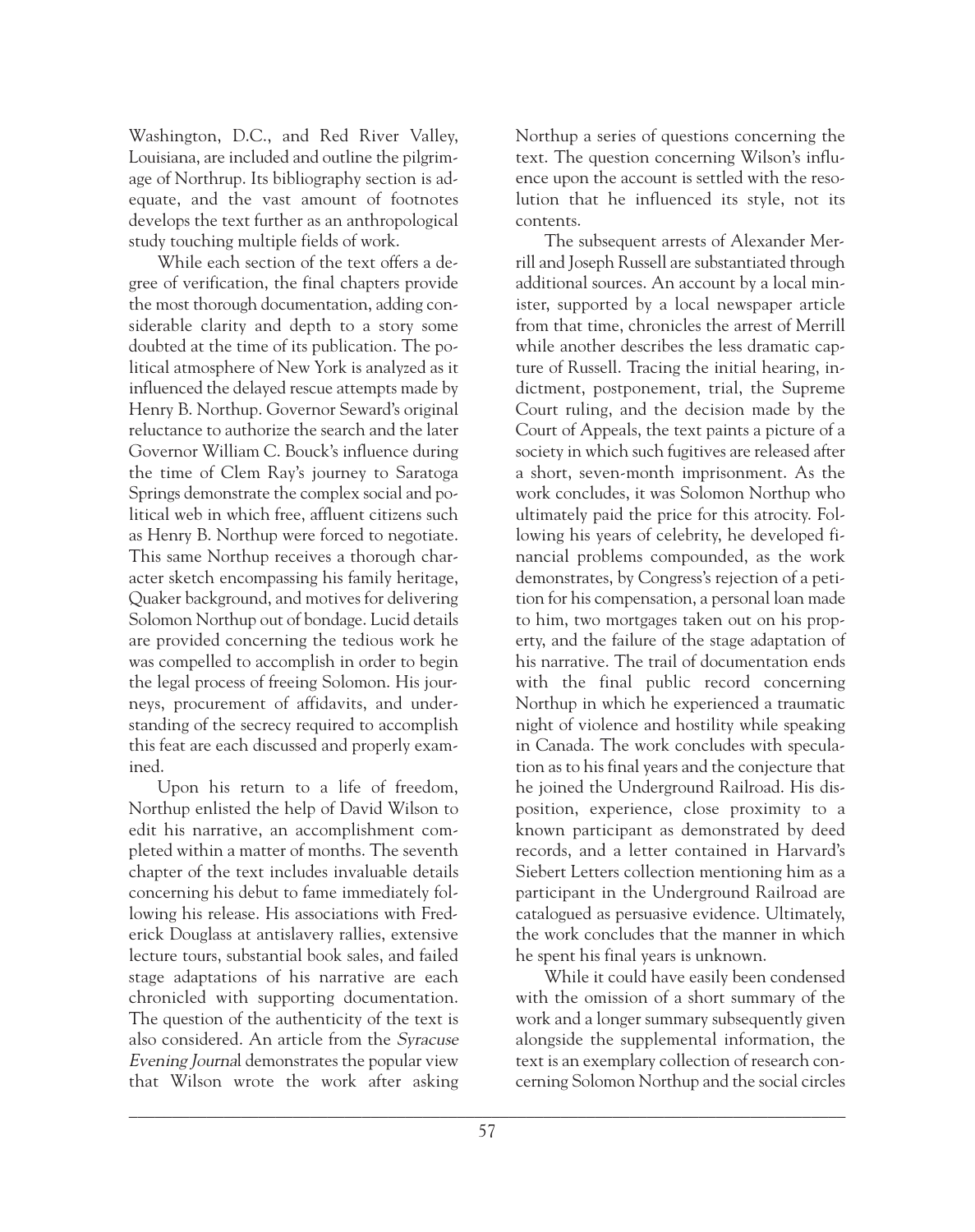in which he maneuvered before, during, and after his enslavement. Utilizing exhaustive evidence, the scholars add considerable breadth to a story already chronicling the life of a slave and, in broader strokes, the atmosphere of the United States during this historical passage. By equipping the original text with details taken from a multitude of sources, the work vividly distills the American zeitgeist during the midnineteenth century and its relationship to the "peculiar institution" of slavery. It is a valuable addition for any scholar, academic library, or student interested in this aspect of American history.

--Michael Pitts

## **AVAVA**

# Imprisoned in a Luminous Glare: Photography and the African American Freedom Struggle. By Leigh Raiford. (Chapel Hill, NC: The University of North Carolina Press, 2011. Pp. 238, notes, bibliography, index. \$25.16, paperback)

The three chapters in Imprisoned in a Luminous Glare: Photography and the African American Freedom Struggle trace photography's distinct relationship to twentieth century African American civil rights movements, and a conclusion contextualizes the symbolic, aesthetic and theoretical legacy of the photographic imagery of those movements within contemporary African American art and culture. Raiford vividly resurrects a history of acts of resistance through photography, including the organization, training, and deployment of photographers; the ways in which activists conceived of and sought to control and communicate ideas through photographic media; photography as a means to organize and generate revenue to support civil resistance; and the

organization of the production and distribution of photographically based works—from newspapers and pamphlets, to posters and calendars. Raiford's text is one of a few books published in the last couple of years, including the essay collection Picturing Progress: Early Photography and the Making of African American Identity (2012), that instead of studying the representation of African Americans and the African American experience in photography, examine how African Americans themselves produced photographs as a critical, political, historical, and self-reflective practice. Though the core of Raiford's text spans the twentieth century, Raiford's attention to the "dialectical relationships between mass media and mass movements" (p. 4) makes her study more than a chronological account.

The first chapter, "No Relation to the Facts

about Lynching," examines the contexts in which early twentieth century black and white audiences encountered the modern media technology of lynching photography; the use of these images in antilynching print activism to critique the racist beliefs



about African Americans perpetuated in the mainstream press and to counter those beliefs with an expose of white supremacist ideology; and how lynching photographs shaped and impacted racial identities. Activists re-deployed these photographic "souvenirs" in new compositions that documented victims and called attention to the culture of lynching. Situating viewership within the intersection of race, gender, class, and geography, Raiford argues and explains how lynching photographs interpellated viewers differently.

Raiford turns to the Civil Rights era in the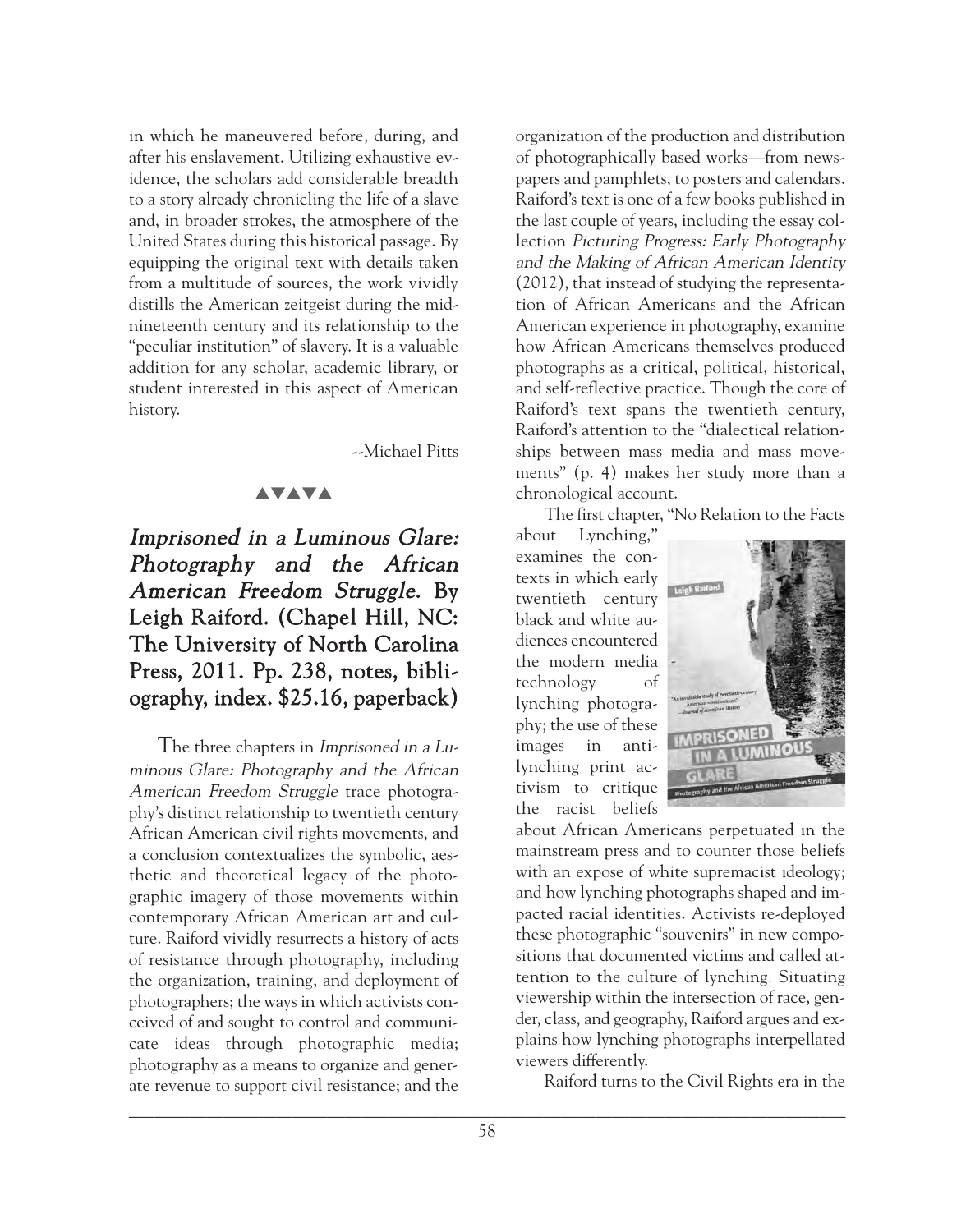second chapter, "Come Let Us Build a New World Together." The primary focus is the Student Nonviolent Coordinating Committee (SNCC), whose public image was initially directed by executive secretary James Forman, and most well known for work of its first official photographer, Danny Lyon. The SNCC drew inspiration from the Southern Christian Leadership Conference's "Project C"—a targeted, Birmingham-based media campaign of "confrontation." Raiford presents a fascinating discussion of the meaning of photography as a weapon within the organization, and the group's photographers' evolving conception of their role as artist/photographers and as "movement" photographers. More illustrations (especially of SNCC posters) would have enhanced the chapter's analysis of how, within a broader expanding media environment, the SNCC sought to counter dominant representations of black protest and to construct a different image of African Americans. Raiford's attention to the SNCC's use of vernacular photographic forms and their work to speak to audiences within the black community expands our understanding of the media project of the Civil Rights era. As recent events in Ferguson, Missouri have once again brought the image and the meaning of black protest to national attention, Raiford's study reads as even more compelling.

In the final chapter, "Attacked By First Sight," the Oakland-based Black Panther Party's use of photography in their project of self-representation as "cultural self-defense" instigated a debate about the meaning of power of the state and the power of the individual, while also revealing the contradictions between the group's image, its work and its ideology. In the case of the Panthers, the national media responded with their own image of the Black Panther Party, revealing how the Party both disrupted and enlivened fantasies about notions of black identity and black culture. Works like the iconic poster of Huey Newton may have captivated the world, but Raiford demonstrates how in the pages of newspaper The Black Panther, which featured photographs by various photographers and collages by Minister of Culture Emory Douglas, the group struggled with the meaning of the visibility they sought and the image they projected.

A persistent theme throughout the book is a mainstream photographic media as an entity that needed to be monitored, scrutinized, and disputed, and the simultaneous embrace of photography as a medium intrinsic to identity formation and the negotiation of the meaning of black identity and historical memory. Raiford traces this idea as a dialog not only between movements but also within these movements.

--Makeda Best

#### **AVAVA**

# Grand Coteau. By John Slaughter. (Lafayette, LA: University of Louisiana at Lafayette Press, 2012. Pp. vi-xv + 156. \$49.50, hardcover)

"On an early spring morning in Grand Coteau, the land lies draped in folds of fog that obscure low-lying areas. Acres of green lawn accent the center of town," writes Patrice Melnick in her introduction to John Slaughter's new photographic book Grand Coteau (pp. viii). The imagery created by Slaughter, of the quaint town of Grand Coteau (French for "Big Ridge")

located in St. Landry Parish, Louisiana, spans thirty five years (1977-2012). Combining historical and biographical text by Louisiana writer Patrice Melnick and personal narratives by Slaughter to ac-

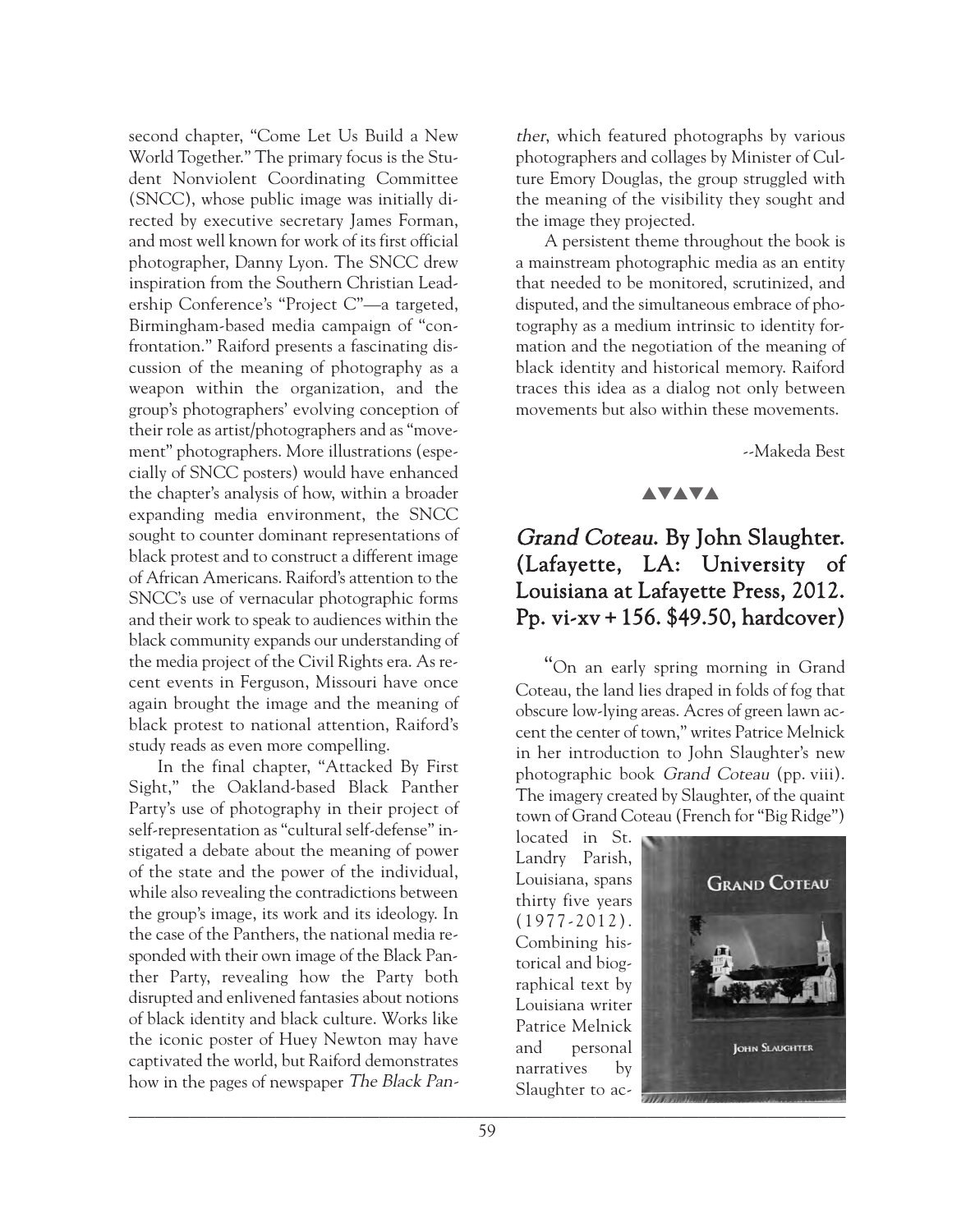company the images, Grand Coteau creates an intimate essay of haunting atmospheric landscapes, environmental portraits of the towns unique residents, historical landmarks, religious structures, and rustic architecture.

The photographs in the book are in both black and white and color (which is the majority), while the subject of the book focuses on the unique relationship between the landscape and residents of Grand Coteau by weaving together images of lush green gardens, peeling paint and faded signs on the towns architectural spaces, colorful azaleas that signal the arrival of spring in Louisiana, the everyday affairs of the towns residents, and the occasional pet. He also includes photographs of Louisiana's infamous weather experience: the rare snowfall event, flood waters expected on any given rain day in Louisiana, or the devastation after a hurricane. All of these photographs are anchored together by the town's Catholic churches, schools, religious icons and the nuns and priests who reside within their walls. Many of his images feel timeless and reverent, although some of the images can be expected and ubiquitous, particularly the images of live oak trees or cemeteries shrouded in mist. These images are few and not heavy handed and within the narrative of the book are necessary to tell the story of Grand Coteau as not only a southern town, but a town in the heart of Acadiana. Melnick's words that accompany the images transform the viewer's experience by creating a narrative that lends to Slaughter's book the feeling that one has been invited to peer into a personal family album while being told the family stories by Melnick.

Slaughter and his wife, Hilary, moved to Grand Coteau in 1976 when she accepted a position as a Spanish teacher at the Academy of the Sacred Heart School, an all-girls catholic school founded in 1821. In 1983, he and his wife opened The Kitchen Soup and eventually sold it to Nancy Brewer, who in 2011 was the one to suggest to Slaughter that he publish a book on his photography of Grand Coteau. With this encouragement Slaughter began sift-

ing through 35 years of photographs. "The criteria for inclusion, was based on aesthetic quality, historical significance, subject importance and social value. Revealing the life of a small town all arranged chronologically," writes Slaughter (pp. vii, 134).

Flipping through these chronological images, there is the sense that throughout thirtyfive years of living in Grand Coteau, Slaughter was never without his camera. Slaughter's talent as a photographer lay in his master study of color, exploring the rich textures found in Grand Coteau, and his keen observation of light. On page 32, the color photograph of Olivier Store A La Charles, 1980, with the lines of paint and light bleeding into one another, creates a feeling of a Rothko painting. The same photograph has a wonderful use of complimentary colors, with the bright green banana leaf and its horizontal lines leading the eye to the horizontal red paint, unified by the repetition of the plant's violet hued shadows, which help to create a contrast with the gold cast of the natural light. The use of complimentary colors can be found in the image The Red House (p. 110) with a wonderful tension created by blues and oranges and reds and greens. This tension is echoed in the splitting of the image in half, visually, through the use of direct natural lighting, creating high contrast on either side of a small tree that acts as an implied vertical line to dissect the image, creating a dark side and a light side. On the highlighted side of the frame there are repetitions of shapes and lines creating a unique rhythm while the shadow side of the frame acts as a resting spot for the eye.

Slaughter's earlier portraits feel contemporary to the trend of today's portrait photographers. In the photograph from 1979, on page 20, of Frances Barriere, Slaughter captured her cleaning fish that were caught by her husband, Wilfred "Beck" Barriere. She sits in a yellow plaid dress, framed by a fading yellow door frame; in her left hand she holds up a predominantly yellow-colored fish; the knife in her right hand acts as a directional queue, pointing the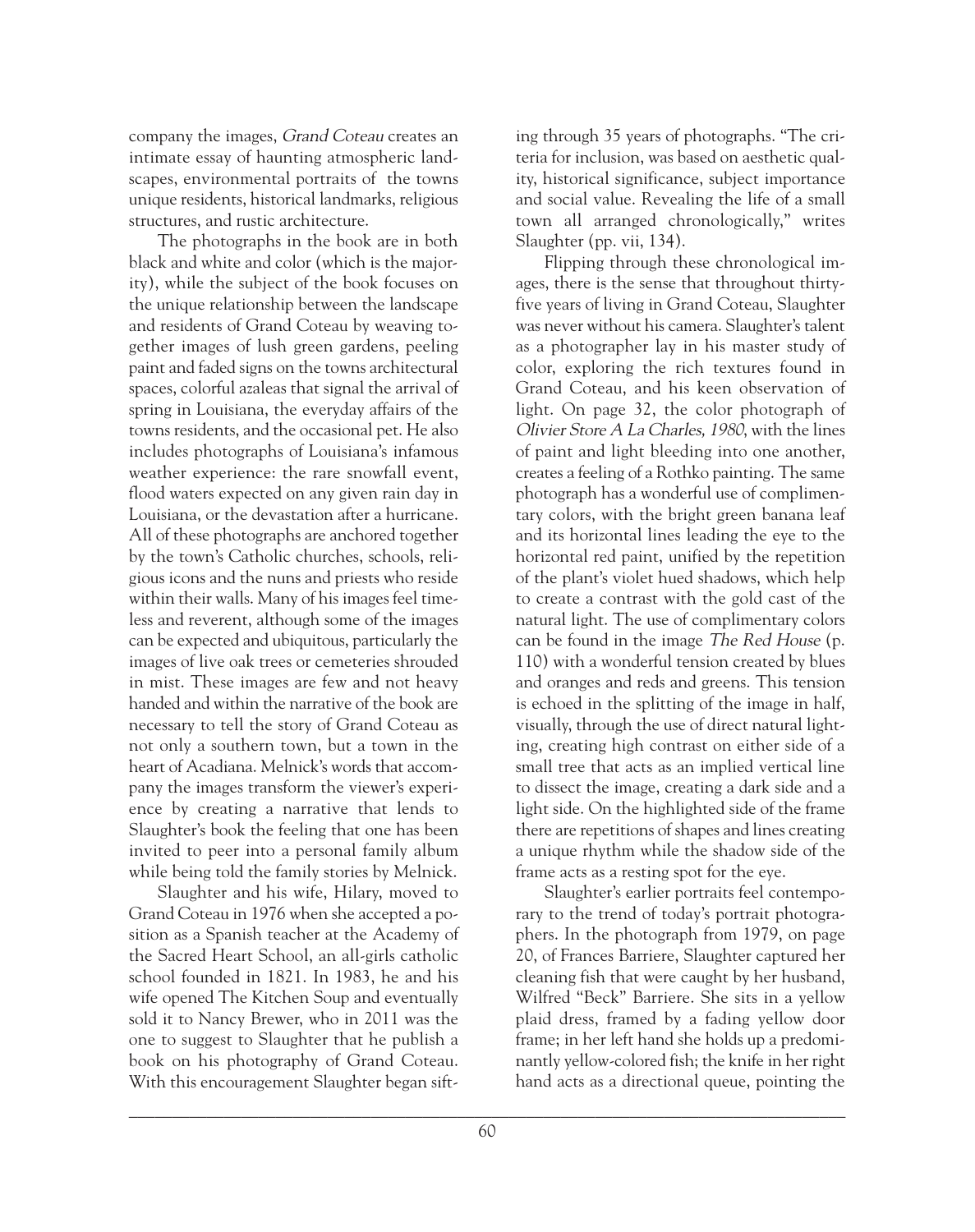viewer to the small yellow spot. Various hues of red are placed throughout the composition acting as semi circle surrounding Barriere, bringing the viewer from side to side of the frame and almost acting like a reflection of the large grin found on Barriere's face.

As a resident and photographer in Louisiana, I immediately connected with Slaughter's images, particularly those with the unique plants and flowers that make-up southern Louisiana, the predominate Catholic over tones of living in Louisiana, the faded porches attached to small framed homes with peeling paint, or the image of a young girl wading through water to walk to school after a typical rainy day. The people he captured feel familiar, and the entire time I paged through the book, I felt like I was walking alongside Slaughter. These postcard-like snapshots read as a personal intimate album, preserving the unique soul of this small Acadian town and are a wonderful testament to the people and town Slaughter has documented since 1977.

--Edna Lanieri

#### **AVAVA**

# New Orleans Memories: One Writer's City. By Carolyn Kolb. (Jackson, MS: University Press of Mississippi, 2013. Pp. 247, index. \$25, hardcover)

New Orleans Memories: One Writer's City is a collection of forty-one of author Carolyn Kolb's "Chronicles of Recent History" columns originally published in New Orleans Magazine that have been revised and updated for publication in book form. Kolb is a born and bred New Orleanian. Although she moved to Bogalusa (about eighty miles north of New Orleans) at age four, she often spent time there while growing up and returned as a young adult,

receiving her first college degree from Newcomb College of Tulane University (which, she explains more than once over the course of the book, was the women's college associated with Tulane) and her Master's in History and Doctorate in Urban Studies/Urban History from the University of New Orleans. As an adult, she has continued to live and work in New Orleans where, besides writing for New Orleans Magazine, Louisiana Life, and the Times-Picayune, she has also served as the director of the New Orleans Jazz Museum and taught Louisiana History as an adjunct instructor at Tulane University. Given her personal and academic background, it is no wonder that her subject of choice is the city she clearly loves.

The setup of the book is fairly straightforward. The essays are divided by topic into four roughly equal sections—Food, Mardi Gras, Literature, and Music—and bracketed by a brief introduction at the beginning and a bibliography at the end. One interesting thing that Kolb does is have a topical bibliography at the end of each section containing recommended books, videos, recordings, and/or websites rather than a comprehensive one at the end of the book. None of the essays are particularly lengthy, with the vast majority topping out at around three to four pages. Additionally, each essay contains at least one photograph (and occasionally two) either taken by the author herself or obtained from a reliable source such as the Louisiana Division/City Archives located in the New Orleans Public Library.

There are many positive things to be said about this book. The author's perspective is that of a native writing about a diverse array of local topics that she finds interesting rather than a researcher writing from an outsider's point of view, which has the effect of all the essays feeling much more personal than strictly academic. This does not, however, mean that the research put into each essay is less than excellent. Given Kolb's strong history background, it is no surprise that where research was done, it was generally thorough. Additionally, where appro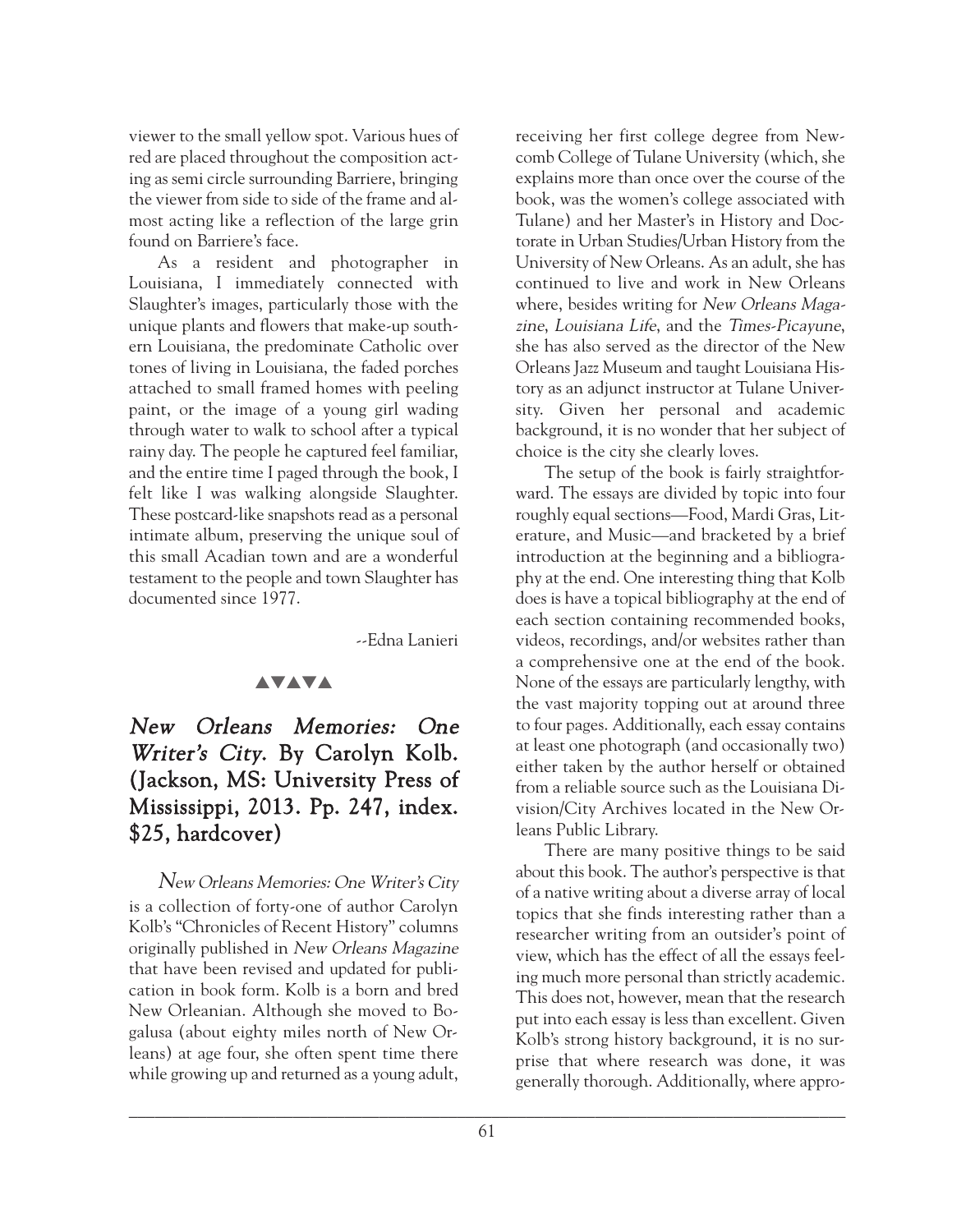priate, she includes relevant and interesting material gleaned from local people who are familiar with the topic being examined. For example, the essay "Hubig's Pies" contains quotes from a member of the family that owns the Hubig's bakery, and many of the essays in the Mardi Gras section include reminiscences from men and women involved in the krewes or other aspects of the celebration. The short length of the essays is a positive in more than one way. First, with each essay being quite short, it forces the writer to be clear, concise, and focused on the topic at hand because there simply is no room for rambling or tangents. Second, the brevity of the essays makes this work a book that can be read for as long as the reader desires. An entire section can easily be finished in one sitting, or one might simply read an essay or two at a time. Because of the non-linear nature of the book, it is a volume that can be put down and then picked up a day, a week, or a month later and the thread would not have been lost.

The only somewhat negative aspect of this work is that there are times when it becomes very clear that these essays are written by a native for other natives. While the personal nature of the essays often functions as a positive, there are times when it becomes the opposite. On occasion, interesting and informative becomes a study in "remember when?" which can serve to make readers who have not lived their entire lives in or near New Orleans feel not like consumers of information, but like outsiders who can only observe rather than feel included. This seems to happen most often in the Food section of the book. For example, in the essay "Off the Menu," she writes: "What about those yummy, soggy chicken tacos that Popeyes used to sell? That was a special dish. Now, granted, Popeyes's main offering—their variety of fried chicken—is not exactly like the version once available at Jim's Fried Chicken on Carrollton Avenue. Remember how Jim's always packed it with a dill pickle slice on top?" (pp. 24-25). Many readers, in fact, would not remember that as they are not from New Orleans. Another way

this book leans towards being geared to natives is when Kolb sometimes fails to give dates, likely assuming that her readers know what dates she means by the names she uses. In an essay in the Mardi Gras section "Gallier Hall," she mentions this or that happening during the tenure of former mayors, but gives no indication what years those men held office. A native might easily remember when Moon Landrieu was in office, but again, a non-native likely would not.

Other than these two minor negatives, overall this book is well done. While it might not be a first choice for someone who is conducting strictly academic research, it is a good addition to the bookshelf of anyone who is interested in knowing more about New Orleans history, culture, traditions, and people written by someone who is familiar with all of them.

--Courtney Moore Clements

#### **AVAVA**

# New Orleans con Sabor Latino: The History and Passion of Latino Cooking. By Zella Palmer Cuadra. (Jackson, MS: University Press of Mississippi, 2013. Pp. 129, works cited, index. \$35, hardcover)

As Chef Adolfo Garcia points out in the foreword, New Orleans is a "gumbo of [a] city" (p. xii). As a port town, it boasts of a long and rich confluence of cultures. Indeed, this gumbo is unique enough that most outsiders could, if pressed, produce a fairly unified conception of New Orleans culture—Cajun, creole, jazz, red beans and rice, crawfish, Mardi Gras. But what of New Orleans's component parts?

Most people are at least somewhat familiar with the French Acadian or "Cajun" influence on Louisiana culture; far fewer recognize the profound impact of Latino migration, which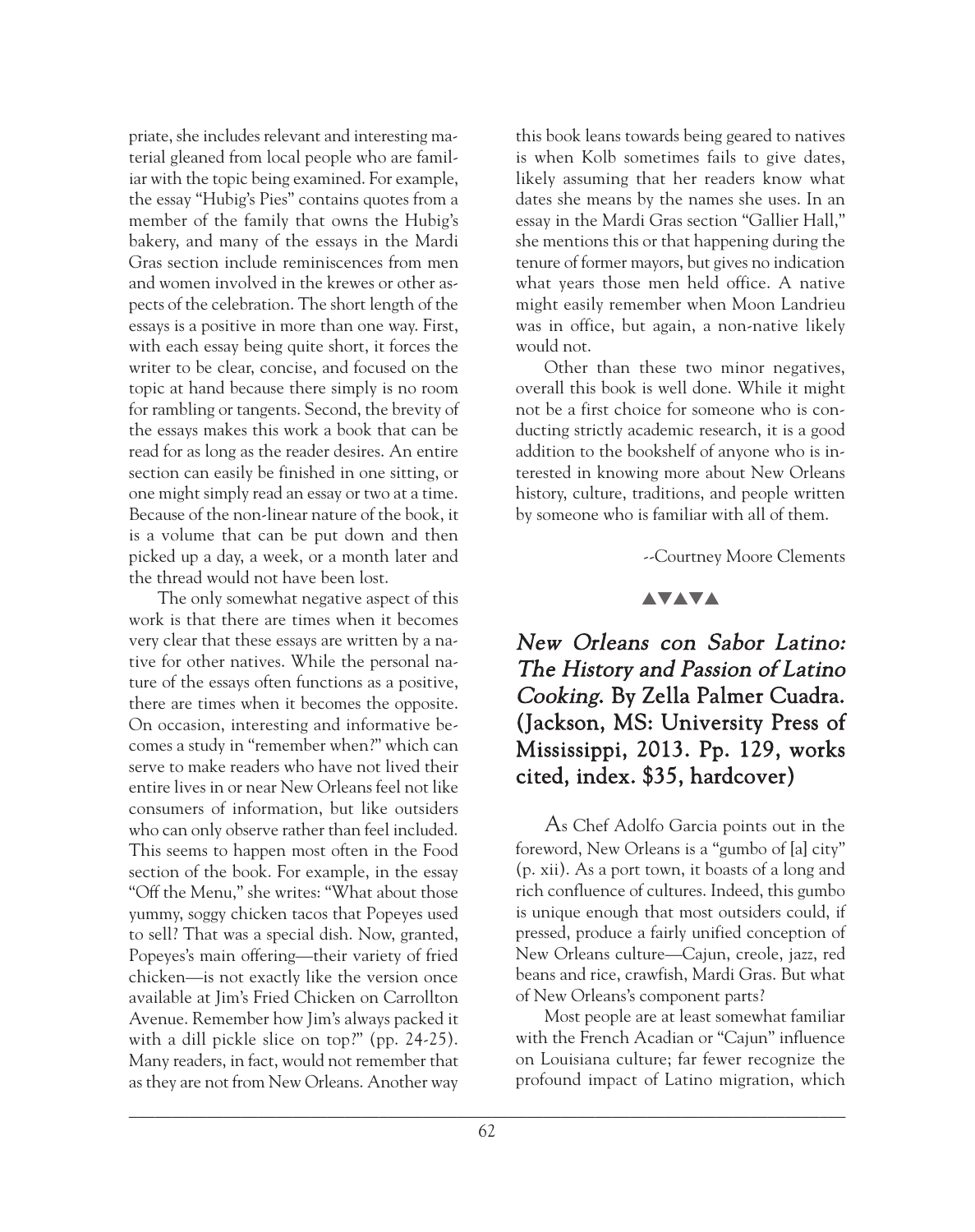began in the nineteenth century on the heels of revolution in Mexico, Cuba, and Haiti, and has continued through post-Katrina reconstruction. These migrants' influence on the culture of New Orleans and its culinary history in particular cannot be overstated; certain signature ingredients, including slow-cooked onions and garlic, bell peppers, pork sausage, Tabasco sauce, and various seasonings, are distinctly Hispanic (p. 5).

Zella Palmer Cuadra sets out to give voice to the Latino community in New Orleans. The stories of her thirteen informants are intended to "reveal a rich history that for too long has been overlooked" (p. xiv). To that end, her sample set includes individuals from Spain, Colombia, Panama, the Dominican Republic, Mexico, Cuba, El Salvador, and Honduras. Moreover, her introduction provides historical context as well as a brief but critical review of the literature.



This cookbook-cum-oral history is not arranged by mealtime or neighborhood or any other convention one might expect from a regional recipe book of this ilk. Rather, the book flows as a reverie from narrative to narrative—the personal stories and foodways of Cuadra's informants. Cuadra thus insists on the primacy of people over place and preparation. The recipes then act as the garnish, accentuating the humanity of the work and offering readers a palatable point of contact with a historically marginalized Latino community.

Mike Martin, who grew up in New Orleans under Spanish parents, recalls carrying a whole fish to school along with a piece of bread, for "even though [they] were poor [they] always had plenty of food, and they never wasted anything" (p. 11). His story features a recipe for Corvina Roja con Salsa Roja Isleña, Baked Redfish with Isleños Tomato Gravy, and Arroz con Leche (Rice Pudding) for dessert. Edgar M. Sierra Jimenez, a waiter in the French Quarter, reflects on the cultural diversity he has observed in kitchens and markets across the city since immigrating from Colombia at the age of fifteen. As he shares his recipe for Latin-style Bananas Foster; he confesses, "I can't see myself living in Seattle. Not saying Seattle is bad, but I just like being connected to the past and my country" (p. 18). Nancy Gonsalves of Mexico outlines her technique for New Orleans-style tamales, which she relates with a note of sadness, are a far cry from what she grew up eating. "I don't think my customers are ready for my tamales from my country. They like New Orleans-style tamales" (p. 52).

Of course, man cannot live on nostalgia alone. While many of Cuadra's interviews are charming recollections, others report on the status quo. One highlights the unlikely friendship of an older, well-heeled socialite and a young, hoodie-sporting community organizer. Both are Dominican, but both now call New Orleans home. Margarita Bergen could not imagine life without parties: "It is not unusual for me to go to two or three parties in one night. Everyday I get invitations from the gay and straight communities, and that is why I could never leave New Orleans" (p.85). Rafael Delgadillo shares a more sobering account. In 2011, he was shot in the head during an attempted carjacking. He survived the attack and took it as a sign to continue his campaign to curb violence in New Orleans. Along with Anna Frachou, another young interviewee featured in the book, Delgadillo is employed by Puentes New Orleans, Inc., an organization working to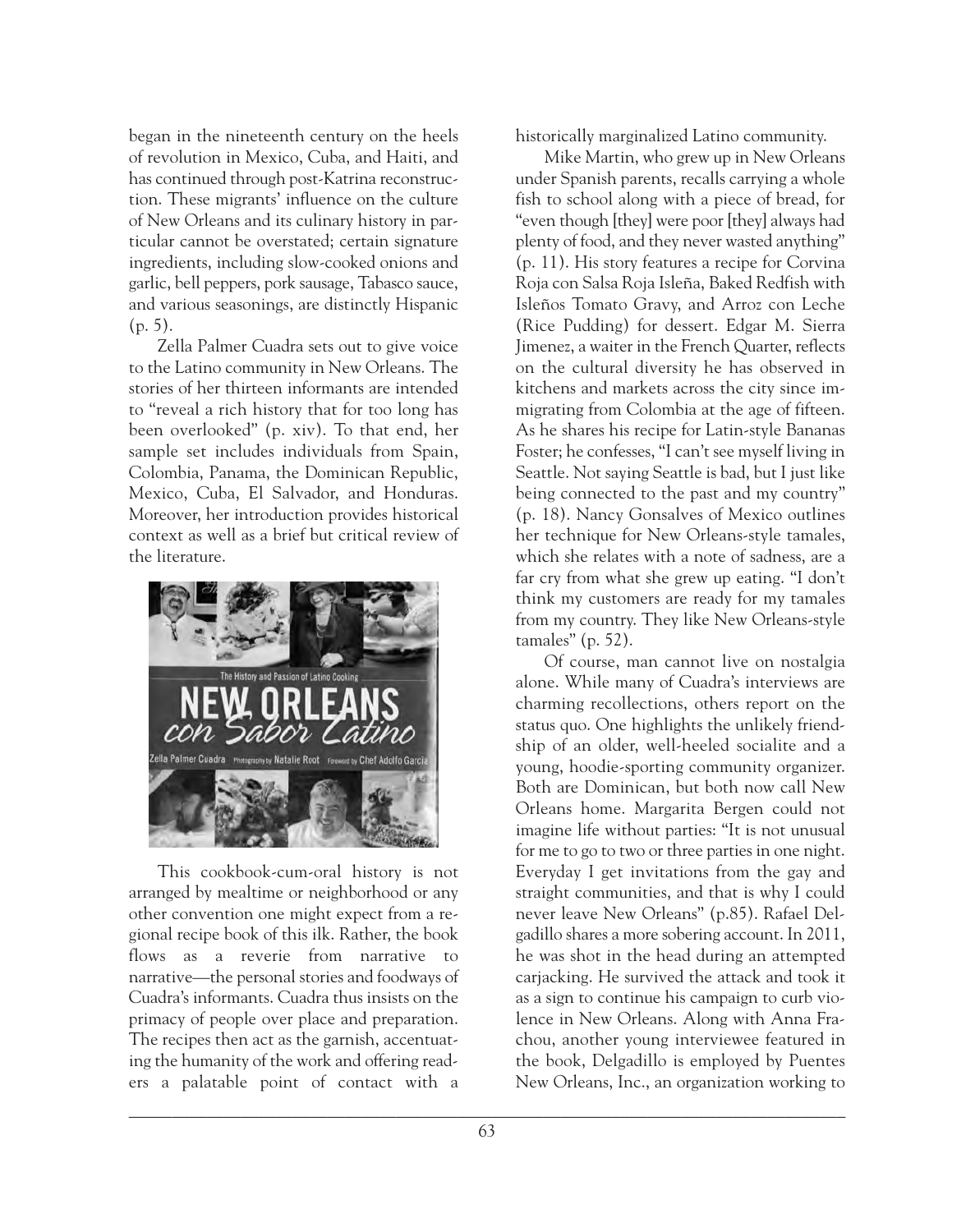make the city more accessible to the Latino community. Puentes means bridges.

For those seeking a conventional cookbook to pull down for everyday inspiration rather than cultural and spiritual edification, Cuadra offers a lagniappe (something extra): an appendix of additional recipes from the author herself, arranged, yes, into appetizers, entrees, and desserts.

Thanks to the talents of photographer Natalie Root, the volume is also a feast for the eyes with styled food, portraiture, and candid shots in equal measure. The variety of composition and color adds a cinéma-vérité quality to the work that pairs well with its documentarian text.

Cuadra echoes Chef Garcia's sentiment, maintaining that "each culture that came to New Orleans or Louisiana gave the best of its cuisine to the city and is a reflection of the American fabric of many cultures contributing to one pot of gumbo" (p. 7). She rightly points out that few scholars or writers have given as much thought to Spanish heritage in New Orleans as they have to French heritage. Her multivocal approach sets the tone and surely paves the way for future research, not only of the cultural landscape of New Orleans, but of other Delta crossroads.

--Monica Mylonas

#### **AVAVA**

# Bourbon Street: A History. By Richard Campanella. (Baton Rouge, LA: Louisiana State University Press, 2014. Pp. ix-xvi + 312, notes, index. \$35, hardcover)

I was never the same after my first trip to Bourbon Street. My guess is Richard Campanella was not either. His book is the first fullscale academic treatment of the famed New

Orleans street. Bourbon Street: A History will likely stand for a long time as the definitive account of one of the most colorful and notorious places in America.

Campanella begins with the founding of New Orleans in the late 1600s by French explorers, who saw the city's potential as a military stronghold. As anyone who followed the disaster of Hurricane Katrina knows, the oldest parts of New Orleans were the ones the storm least affected. The French Quarter—and Bourbon Street in particular—has withstood natural disasters, fires, and efforts by religious and civic groups to make it more wholesome. Campanella argues that Bourbon has evolved slowly and organically over time, changing with the tastes of the public, but also remaining surprisingly stable and recognizable.

Modern Bourbon Street did not emerge until the 1940s, but Campanella shows that the street has long had a reputation for loud music, drunkenness, sex, and fighting. From its earliest days, New Orleans served—and still does—as a gateway between the southern United States and the Caribbean. The cultural exchange that has taken place in New Orleans has had much to do with its rich and permissive culture. Campanella shows, however, that until the late 1800s, Bourbon Street maintained a reputation for being working class and "decent" (p. 82). The street's red light reputation was not inevitable, though New Orleans's worst excesses eventually gravitated toward Bourbon Street.

The Civil War left Bourbon Street virtually untouched. And in the 1890s, trolley lines, electrification, telephones, and trains made it much easier for people to travel to the city and enjoy modern conveniences once there. It was also the decade in

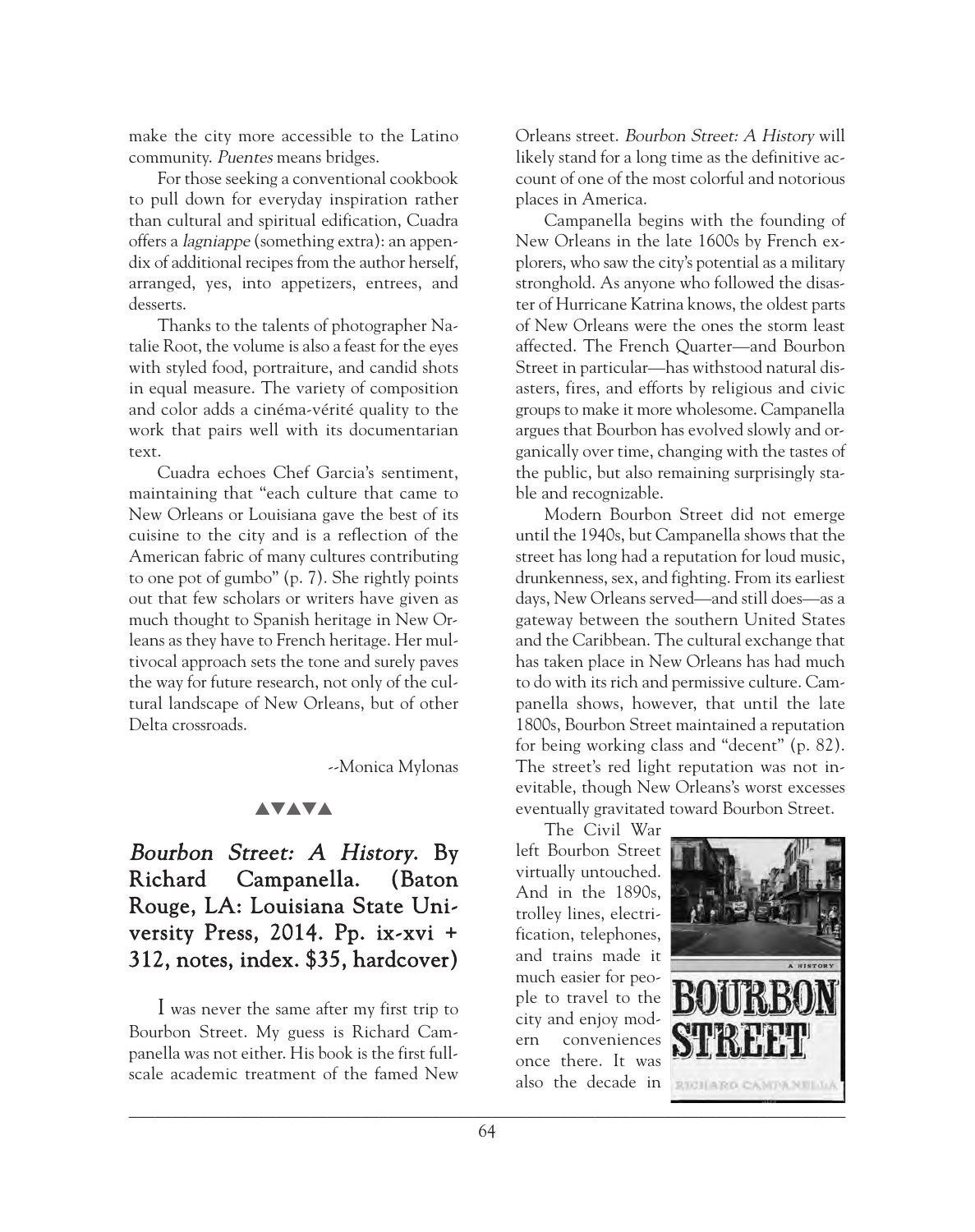which Jim Crow laws became entrenched in the South. Before the 1890s, the French Quarter enjoyed relatively fluid race relations and racial geography. But as the nineteenth century closed, the white South was creating more segregated living and working places. Bourbon Street was no different.

In the 1910s and 1920s, modern tourism came to New Orleans. Yet, even as Bourbon remained a wet place in the supposedly dry United States of the 1920s, the street had not achieved an international reputation. It was not until after World War II that Bourbon Street as we know it came into existence. Unlike today, however, all the action was indoors in clubs, not outside.

Amid the postwar economic boom, New Orleans flourished. However, Bourbon Street had to walk a careful line between promoting leisure and encouraging depravity. In the early 1960s, District Attorney Jim Garrison (he of JFK assassination conspiracies) cracked down on vice in the city. Bourbon Street survived the opportunistic Garrison. But when hippies descended on Bourbon in the late '60s and early '70s, Campanella believes it was a low-point for the city. Flower children, the author wryly notes, "had no money to spend and took all day not spending it" (p. 245). Trash went uncollected and urban spaces decayed.

In the 1980s, Bourbon Street underwent yet another revival. The place became a yeararound, outdoor carnival, complete with everpresent rock music, "Big Ass Beers," Hand Grenades, flashing coeds, and overly lit, tacky souvenir shops. Love it or hate it, the Bourbon Street we know today has not changed much in the past generation, nor has its political culture. As one head of the Merchants Association put it, he spent five years "just fighting, fighting, fighting" (p. 249).

Campanella concludes his book with an insightful discussion of the Bourbon Street authenticity issue. His analysis will be familiar to anyone who has heard the rants of Davis McAlary (based on the real-life New Orleans musician Davis Rogan) from the all-too-shortlived HBO series Treme. New Orleans "purists" have often hated Bourbon Street as much as religious zealots, not for its sinfulness, but its crass commercialism and lack of "authenticity." But Campanella wisely notes that the search for authenticity on Bourbon is a fool's errand. Streets and cities are constantly being made and remade, and judgments as to authenticity are relativistic. Bourbon Street is as authentically New Orleans as Jackson Square, Frenchman Street, or Audubon Park.

Despite many changes and reinventions, Bourbon Street has maintained a surprising amount of continuity. Campanella illustrates this well in the photographs he includes that compare historical locations with more recent ones. Many of the buildings and street scenes have changed remarkably little. Whatever its faults, Bourbon Street is the heart of a landscape that has largely remained true to its historical roots.

Bourbon Street: A History is a well-informed and richly detailed account. Campanella writes with the passion of a true native, and his book contains many nice turns of phrase. At times, though, his prose is as overthe-top as a Bourbon Street barker. On one page, he writes of how "sin merchants would turn likely lads into lascivious Lotharios and further legitimize their lecherous line of work" (p. 98). Later, he recounts a "campy cavalcade of crooked carnies," who "had earned the strip a new cadre of critics" (p. 217).

Campanella's book is packed with strippers, thieves, and Mafioso, but I was surprised at how little attention the author gave to the Katrina disaster. Perhaps he, like so many natives, has suffered from Katrina fatigue and wants to move on. Also, because Bourbon Street was one of the most resilient parts of the city—opening immediately after the disaster and serving as a symbol of the city's efforts to rebuild—there is not much of a story to tell, at least not in comparison to other devastated areas.

Campanella's book is at times as R-rated as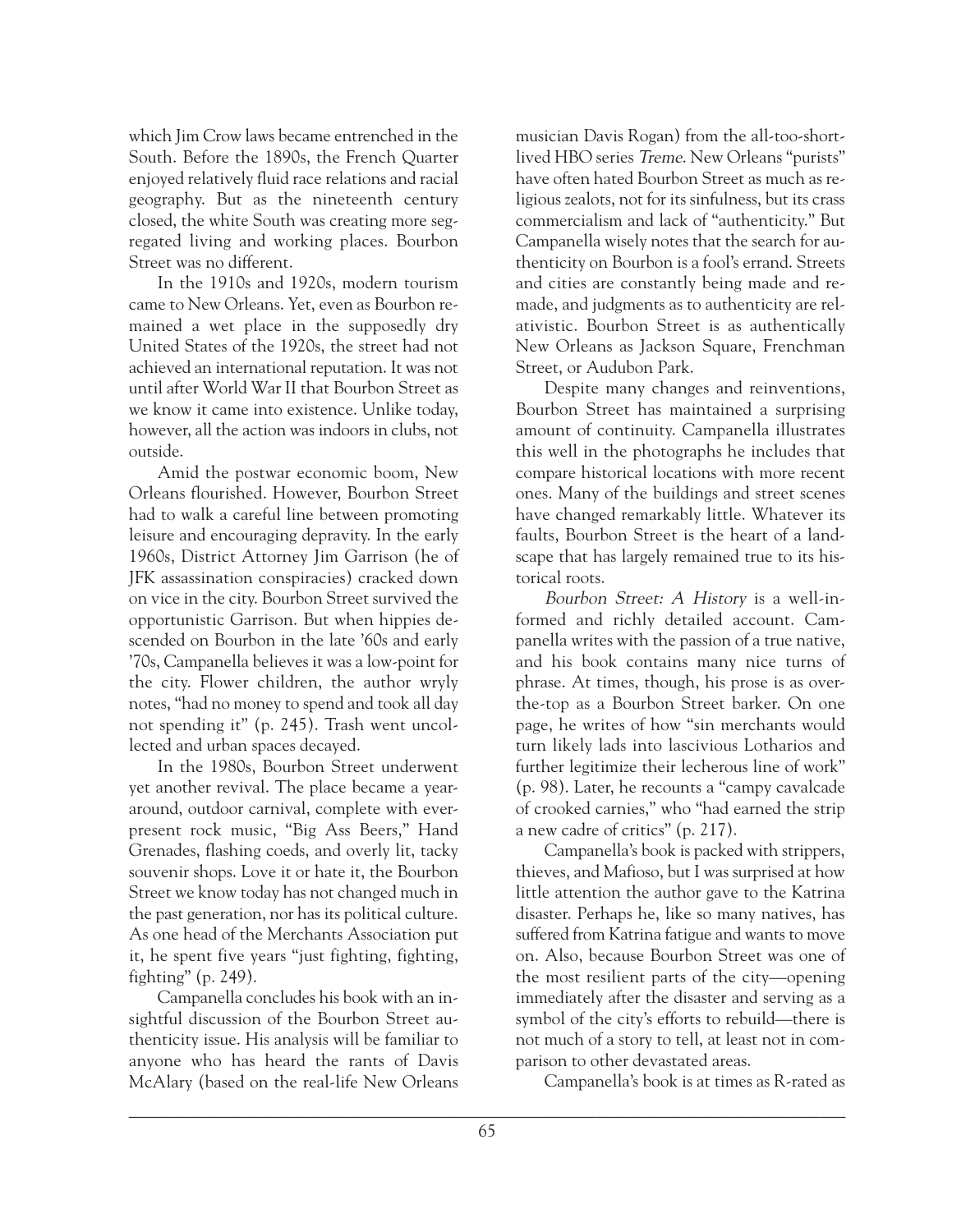its subject, but it is a scholarly work, well documented, and informed. Anyone interested in the history of one of this country's most famous and important streets should read it.

--Colin Edward Woodward

#### **AVAVA**

Strangers on Their Native Soil: Opposition to the United States' Governance in Louisiana's Orleans Territory, 1803-1809. By Julien Vernet. (Jackson, MS: University Press of Mississippi, 2013. Pp. v-vi + 163, notes, bibliography. \$60, hardback)

Scholars have long been interested in Louisiana's transition from a diverse ethnic and racial borderland into an American state. As the title to his book implies, Julien Vernet takes up this topic by examining resistance to United States governance in Orleans Territory, the portion of the Louisiana Purchase below the thirtythird parallel that included the highly important entrepôt of New Orleans. The chief issues that worried residents of Orleans Territory about American governance were economic, according to the author. Residents worried about recognition of their land claims, their ability to import slaves and whether a government conducted in English could fairly represent their interests. These were not entirely new concerns for Louisianans as the region had a long history of shifting imperial authorities and economic policies. Their worries were compounded under American jurisdiction because residents believed that the new Territorial government, along with the Jefferson, administration intended to restrict their political rights. Their fears were realized with the passage of An Act for the Organization of Orleans Territory and the Louisiana District in 1804, legislation \_\_\_\_\_\_\_\_\_\_\_\_\_\_\_\_\_\_\_\_\_\_\_\_\_\_\_\_\_\_\_\_\_\_\_\_\_\_\_\_\_\_\_\_\_\_\_\_\_\_\_\_\_\_\_\_\_\_\_\_\_\_\_\_\_\_\_\_\_\_\_\_\_\_\_\_\_\_\_\_\_\_\_

that ignored the Northwest Ordinance precedent that permitted a territory to choose a representative assembly once it reached 5,000 inhabitants. Under the 1804 Act, the President appointed the territorial governor and the Governor chose a Legislative Council. According to the author, "Orleans Territory was a colony in Jefferson's new 'empire of liberty'"(p. 53).

Vernet begins his narrative by helping his readers understand the area's political past. He

outlines the colonial origins of Orleans Territory under the French and Spanish, noting the area's strong history of protests against policies residents believed were opposed to their economic and political interests. Both Territorial Governor William C. C. Claiborne and



President Thomas Jefferson believed that Louisiana's Creole residents, many of whom were French Catholics, were not ready for the type of popular government that the Anglo-Protestant majority in America practiced. Both leaders advocated for the controversial 1804 Act. Most members of Congress agreed with them and the measure was approved.

The opposition that emerged in Orleans Territory in response evolved in three stages. The first stage produced the Remonstrance, a petition to Congress that, among other issues, protested the prohibition of the slave trade and the lack of representative government. During the second stage, opposition leaders like Daniel Clark and Edward Livingston enjoyed influence in the new Territorial Legislature, now permitted under a revised Act in 1805. Ultimately, the opposition imploded from within during the final stage, as various opposition leaders discredited themselves with their connections to the Aaron Burr Conspiracy or to unpopular local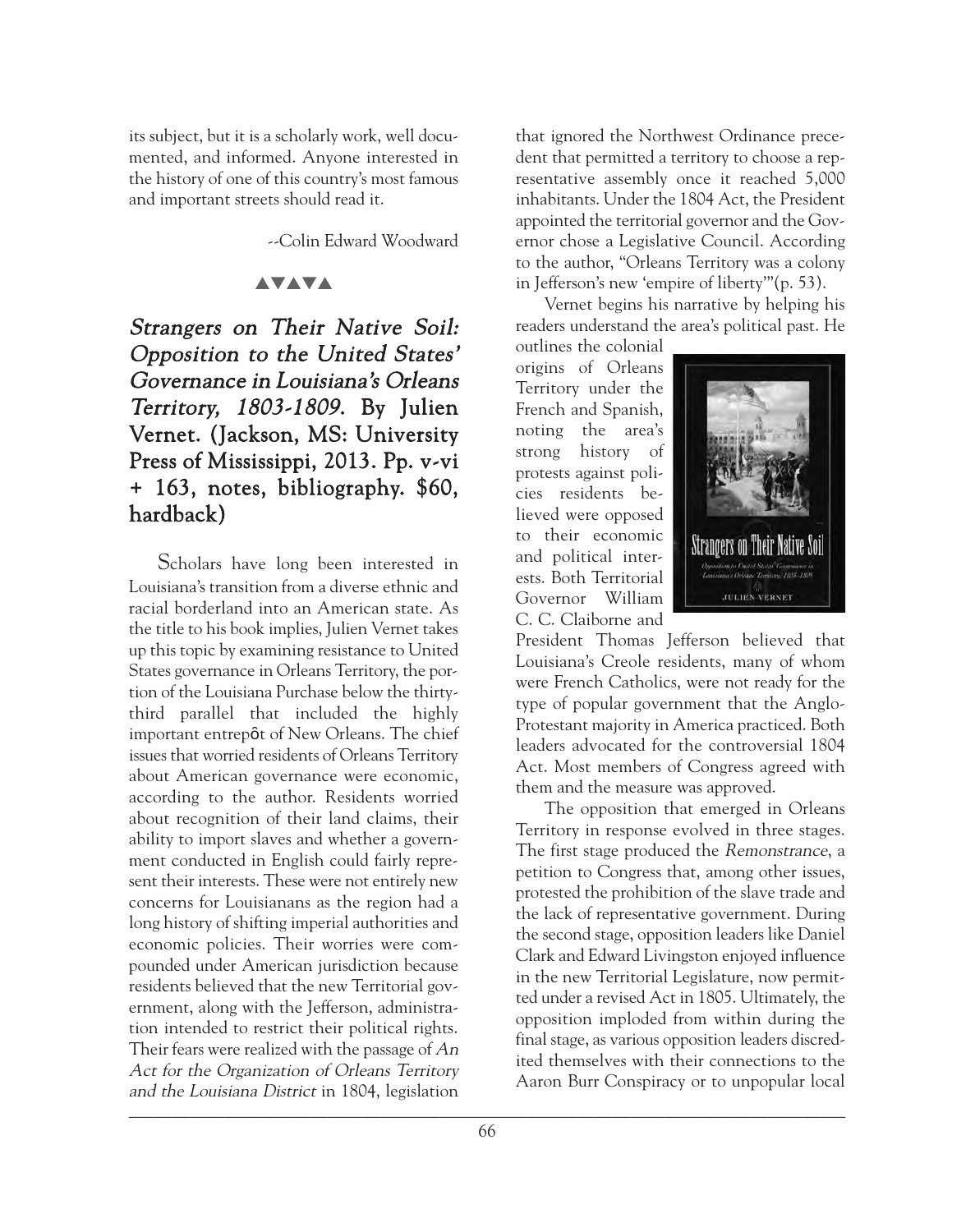controversies. Moreover, Governor William C. C. Claiborne and President Jefferson weakened the opposition with concessions to some of their concerns. Among these concessions were the virtual reopening of the domestic slave trade and the adoption of a hybrid legal code that accommodated residents' familiarity with French and Spanish civil law. Vernet emphasizes the point that, even with these accommodations, the President continued to control Territorial government through his appointment of the Governor who, in turn, exercised veto power over the Territorial Legislature. In the end, the opposition to U.S. governance in Orleans Territory serves as a stark reminder of the problems that came with western expansion. Louisiana reaffirmed the colonial status of western territories. It also reminded Americans that slavery in the territories would continue to be an issue.

Strangers on Their Native Soil does not ask new questions, but it is a well-organized and informative work, especially in regard to the major political issues and leaders involved in Louisiana's complicated territorial politics. This is not surprising as the author's primary source base consists largely of government papers and correspondence, territorial newspapers and the private correspondence of various political leaders. Students of Louisiana history, the Louisiana Purchase and western expansion, in general, will appreciate the book's tightly constructed political narrative and the details Vernet provides. These strengths aside, those who seek a more in-depth discussion of Louisiana's cultural milieu and its relationship to politics may need to look to older works. The significance of Claiborne's acceptance of Louisiana's hybrid legal system under the Digest of Civil Laws Now in Force in the Territory of Orleans is not well developed. Accommodating the legal customs of diverse populations in the west was also an issue that would continue to be a concern.

--Sara Brooks Sundberg

# Mississippi River Tragedies: A Century of Unnatural Disaster. By Christine A. Klein and Sandra B. Zellmer. (New York: New York University Press, Spring 2014. Pp. xi-xxi + 203, notes, bibliography, index. \$29.04, hardcover)

This ambitious book explores the history and legal consequences of flooding in the Mississippi River basin since the early twentieth century, contending that, through levee-building, floodwall-construction, and federal flood insurance supplements, "humans have demonstrated an uncanny ability to exacerbate the damage created by natural hazards" (p. 11). In

their chronological survey, Klein and Zellmer highlight seven major floods in the twentieth and early twenty-first centuries as well as the effects of Hurricane Katrina on the city of New Orleans in 2005. Their work shifts deftly between descriptions of the disasters themselves



and the resulting fallout—usually in the form of Congressional dictums—in dealing with the flooded regions. What results is a work that combines legal, political, economic and cultural history with issues of race and class.

The floods themselves are the focal point of this book, but the authors add a muchneeded human element by including fascinating stories of individuals dealing with deluges. One tale involves legal wrangling between Arkansas and Tennessee over Centennial Island, formed overnight by an avulsion of the Mississippi River, and the manner in which bootlegger and cold-blooded killer Andy Crum took advantage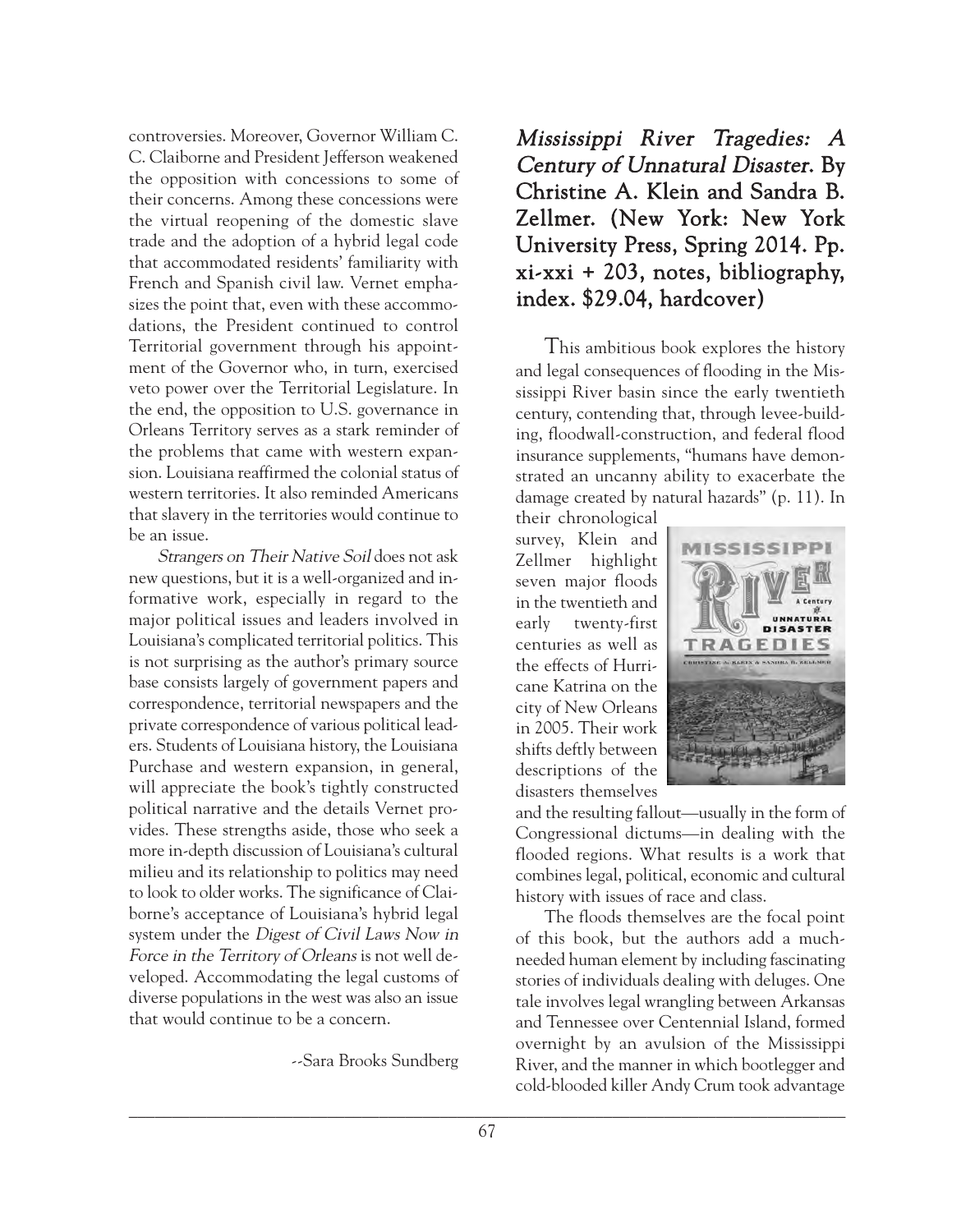of this legal no-man's-land before being lynched through vigilante justice. Other accounts describe how African-American men served as a "human dike" to hold back water (often at gunpoint) during some floods when Jim Crow ruled the south and even how a man named James Scott faced imprisonment for flooding Quincy, Illinois, so that he could continue a clandestine extramarital affair.

Peppering their analyses with these fascinating human interest stories, the authors support their arguments by focusing on the shift in flood control and flood relief efforts from local to national control in the twentieth century. In so doing, they highlight the extent to which the Flood Control Act of 1928, in particular, represented a "paradigm shift in the division of labor among federal, state, and local governments" (p. 78). This transfer of power from local to federal authority, including the martial Army Corps of Engineers' efforts in "fighting Mother Nature" (p. 103), reflected larger national concerns over the growth of the national government and a loss of local initiative. As the federal government led efforts to straighten, dam, and build up unnatural barriers to the flow of the Mississippi River and its tributaries, they also promoted settlement in areas that once served as important floodplain safety-valves. These human intrusions, although completed with "the best of intentions," the authors contend, "have set the stage for unnatural disaster" (p. 12). What resulted is an area where, at least legally, "natural" and "unnatural" are malleable and oft-debated terms. Is a river flooding over the protection of a levee attributable to a natural or man-made disaster? And who is responsible—pragmatically, who should pay—for the destruction caused by such an "act of God?"

There are few faults to be found in this diligently-researched and well-written book. At times, extensive legalese and drawn-out descriptions of legal precedents bog down otherwise tight prose. But even in these instances, the authors—both of whom are professors of law and who have spent a great deal of time on and

around these rivers—usually manage to describe issues like eminent domain and regulatory takings in an accessible manner without distracting from the overall readability of the text.

The book's conclusion is particularly insightful and valuable. In it, the authors argue that flood control and relief efforts have, in large part, exacerbated problems created by the uncontrollable nature of moving water. "Three lessons stand out," they contend: "1) Rivers will flood; 2) levees will fail; and 3) unwise floodplain development will happen if we let it" (p. 187). Following this definitive list, the authors propose legal reforms that would benefit flood control and relief efforts, clearly demonstrating the usefulness of their work not only as a record of the past, but as a primer for better understanding present and future applications of the law to the Mississippi River Basin. As a result, Mississippi River Tragedies appeals to scholars interested in environmental or legal history as well as casual readers seeking a chronological survey of flood relief and flood control efforts in this region. Klein and Zellmer are to be commended for connecting past and present in such a clear and accessible manner and for adding to current debates on flood relief and control.

--Adam J. Criblez

#### **AVAVA**

# The Tilted World. By Tom Franklin and Beth Ann Fennelly. (New York: William Morrow Paperbacks, 2014. Pp. 336. \$14.99, paperback)

Tom Franklin and Beth Ann Fennelly's new novel, The Tilted World, opens in the spring of 1927 in the rain-soaked, muddy countryside outside a little Mississippi River town named Hobnob. That time and setting alone is enough to set the heart racing, as readers know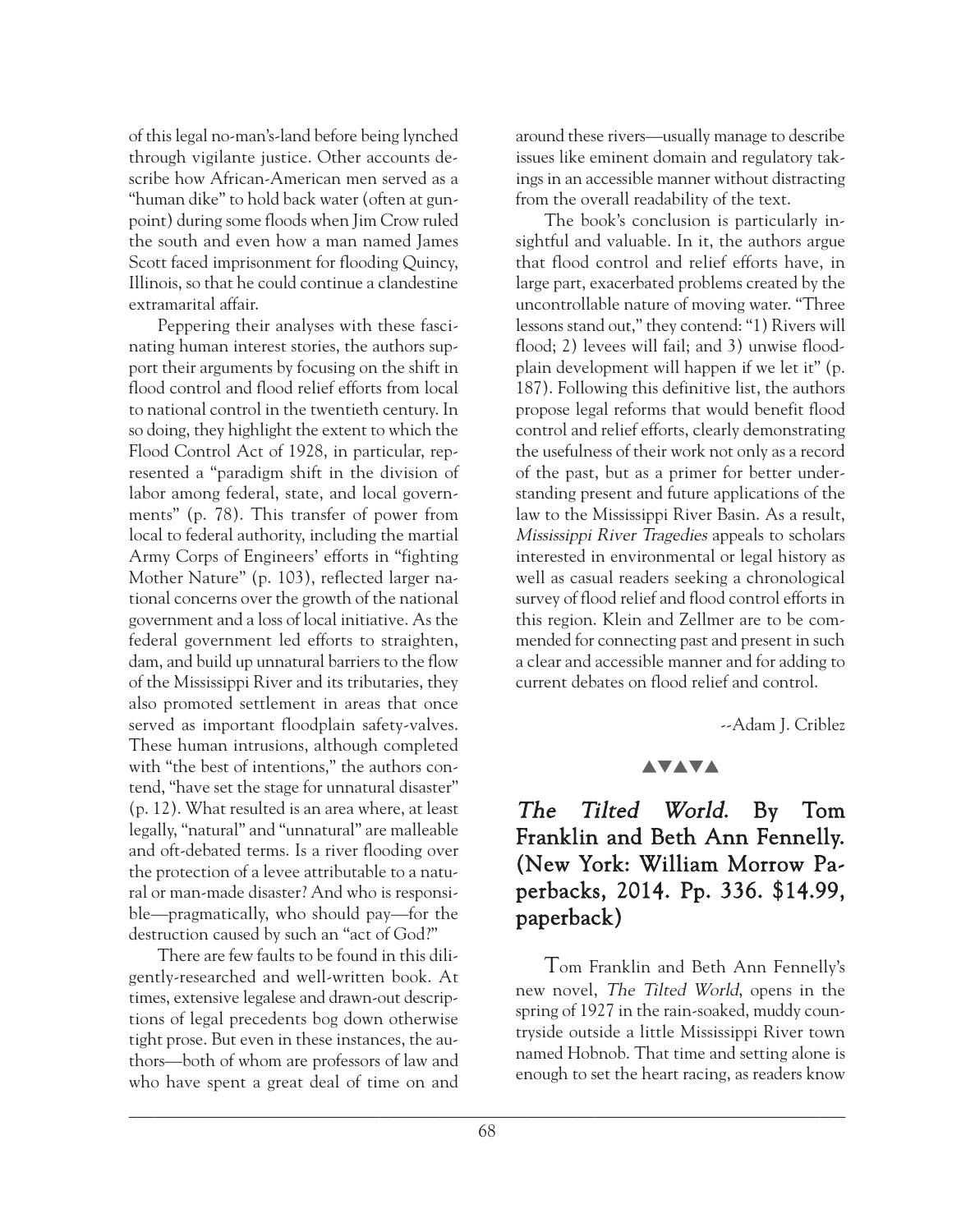1927's massive and disastrous Great Flood of the lower Mississippi River delta must be imminent. The novel also opens with characters in a tense confrontation. Two revenuers, guns drawn, have a suspected moonshiner tied to a chair on his front porch, grilling him to learn the whereabouts of his still. But the moonshiner's sharpshooting wife, Dixie Clay, has arrived unseen, rifle in hand. Imminent gunfire joins imminent flooding to raise tension to the right pitch in this well-plotted story about moonshine, murder, betrayal, natural disaster, and true love.

In novels like Hell at the Breech and Crooked Letter, Crooked Letter, Franklin has repeatedly created sharply drawn characters and tense plots bringing crime-fighters and criminals into bloody conflict. Here Franklin creates similarly complex characters. He gives readers Ted Ingersoll—an orphan reared by nuns, a twenty-something bachelor, a crack shot, a decorated veteran of World War I, a blues-playing guitarist, and a roving undercover revenue agent who catches perps and moves on. He has "always felt" he was merely "passing through" life—never "grounded," never "permanent." But that is about to change.

Poet Beth Ann Fennelly, Franklin's wife, has co-authored the novel, adding a tender el-



ement. Noted not only for her poetry but also for her nonfiction work Great with Child: Letters to a Young Mother, Fennelly is responsible for material depicting young Dixie Clay's fierce and tender love both of her lost baby and of the foster baby she takes in.

Dixie Clay's foster baby, Willy, comes to her from Ingersoll. On his way into Hobnob, Ingersoll finds him at a crossroads store where the baby's parents have been shot dead. Touched by Willy's plight and remembering his own abandoned childhood, Ingersoll cannot bring himself to leave Willy at an orphanage, so he inquires until he finds Dixie Clay, who doesn't hesitate to take the baby.

All this happens as the novel opens, raising questions about how soon Ingersoll and Dixie Clay will fall in love, how her murderous husband will react, what Ingersoll will do when he discovers Dixie Clay's involvement in the moonshine operation, and how all will fare in the imminent flood, its arrival foreshadowed by the knowledge that saboteurs hired by New Orleans are hiding across the river in the Arkansas Delta, ready to blow the levee.

These two writers, who live in Oxford, Mississippi, have enriched their gripping tale by connecting two of its elements to William Faulkner's story set in the same 1927 Great Flood.

When the levee at Hobnob blows and raging waters blast through the town and gush into the countryside, sweeping away businesses, homes, barns, Franklin and Fennelly create an episode like one Faulkner created in "Old Man," a story he interwove with the companion story "Wild Palms" in If I Forget Thee, Jerusalem.

In Faulkner's story, a woman has climbed a tree to escape the Great Flood. A man in a skiff rescues her. They go downstream, get grub from a larger boat heading upstream, and spend the night on an Indian mound. When Dixie Clay sees the wall of water gushing toward her, she dashes up a low ridge and climbs its tallest tree. Ingersoll rescues her in a small boat. They head downstream, get grub from a larger boat heading upstream, and spend the night on an Indian mound.

In the differences they intertwine with these similarities, Franklin and Fennelly enter a conversation with Faulkner. Faulkner's man is a convict, released from prison to help rescue flood victims. The woman he rescues repulses him, particularly because she is eight months pregnant. He repeatedly tries to turn himself in so he can return to the all-male world of the prison. By the end of the story, he has reached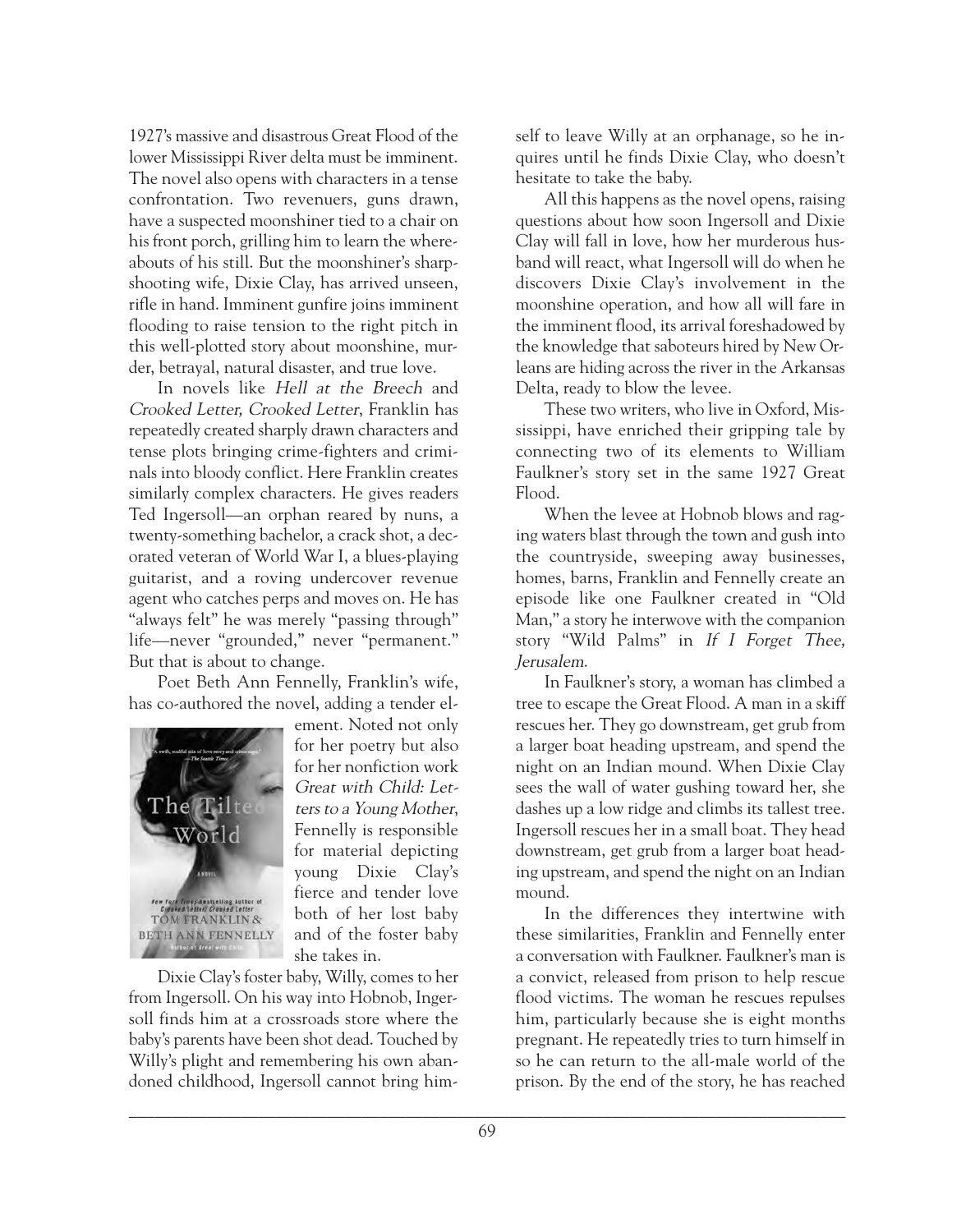his goal, with ten years added to his sentence. His final words are, "Women, shit."

Franklin and Fennelly's Ingersoll is opposite. He is not a convict but a lawman. He is not repulsed by the woman but loves her deeply, and he loves the baby too. He is finished with his former roving life, twice declaring, "I'm done with that life now," even trading his revenuer's badge and his WWI medal for the food he gets from the passing boat. Saving Dixie Clay and the baby makes Ingersoll feel he "has something at stake at last."

Thus while Faulkner creates a male character who fears the woman he encounters and the new life she could bring him, preferring the safety of solitary masculinity and the changeless continuity and inevitable aging and decline of his all-male prison existence, Franklin and Fennelly create a male character who embraces the woman he encounters and the promise of new life he finds in her and in the child.

In a second similarity to If I Forget Thee, Jerusalem, Dixie Clay resembles Charlotte Rittenmeyer in "Wild Palms," the companion story to "Old Man." Both Dixie Clay and Charlotte are already married when they fall in love with the male protagonists, both of whom are bachelors. In both cases the women flee their homes, Dixie Clay when the flood washes it away, Charlotte when she elopes with Harry.

Again, the differences contribute to Franklin and Fennelly's conversation with Faulkner. Charlotte abandons her children and, when she becomes pregnant, convinces Harry, a medical intern, to perform an abortion. She is as intent as the convict in "Old Man" at achieving a changeless continuity, wanting a life that is "all honeymoon, always, Forever and ever," a static life with no room for children and the change they represent. On the other hand, when Dixie Clay's cruel husband gives her foster baby to the flapper he is currently seeing, Dixie Clay can think of nothing but reclaiming Willy even after Ingersoll rescues her and they admit their love for each other.

In these differences in character, Franklin

and Fennelly challenge Faulkner's vision in both of his stories. The young writers critique the stasis sought by Faulkner's characters. They suggest that life is like the river that dominates both tales—constantly moving, always advancing, ever changing—and like the Delta it continually re-silts and renews in its floods. They acknowledge that, like the river, life sometimes brings catastrophes, but they also suggest that, like a flood, life's catastrophes can also bring new fertility, new growth, a new future if characters embrace change rather than fearing and fleeing it—and embrace those who bring change, those who are different, those who are opposite, those who are the Other.

When Dixie Clay abandons her mourning for Jacob, replacing it with her tender love of Willy, and when Ingersoll trades his past honors (the medal) and position (his badge) for his "stake" in the future, Franklin and Fennelly say to Faulkner that sometimes the past can be past, even dead. They embrace the American Dream, life free of history and constantly open to new beginnings.

--Terrell L. Tebbetts

## **AVAVA**

William F. Winter and the New Mississippi: A Biography. By Charles C. Bolton. (Jackson, MS: University Press of Mississippi, 2013. Pp 248, epilogue, acknowledgments, notes, list of oral history interviews, index, \$35, hardcover)

Charles Bolton's recent work, William F. Winter and the New Mississippi: A Biography, is more than a biography about Mississippi's long-time statesman and one-term governor (1980–1984); it is about the change that took place within William Winter as an individual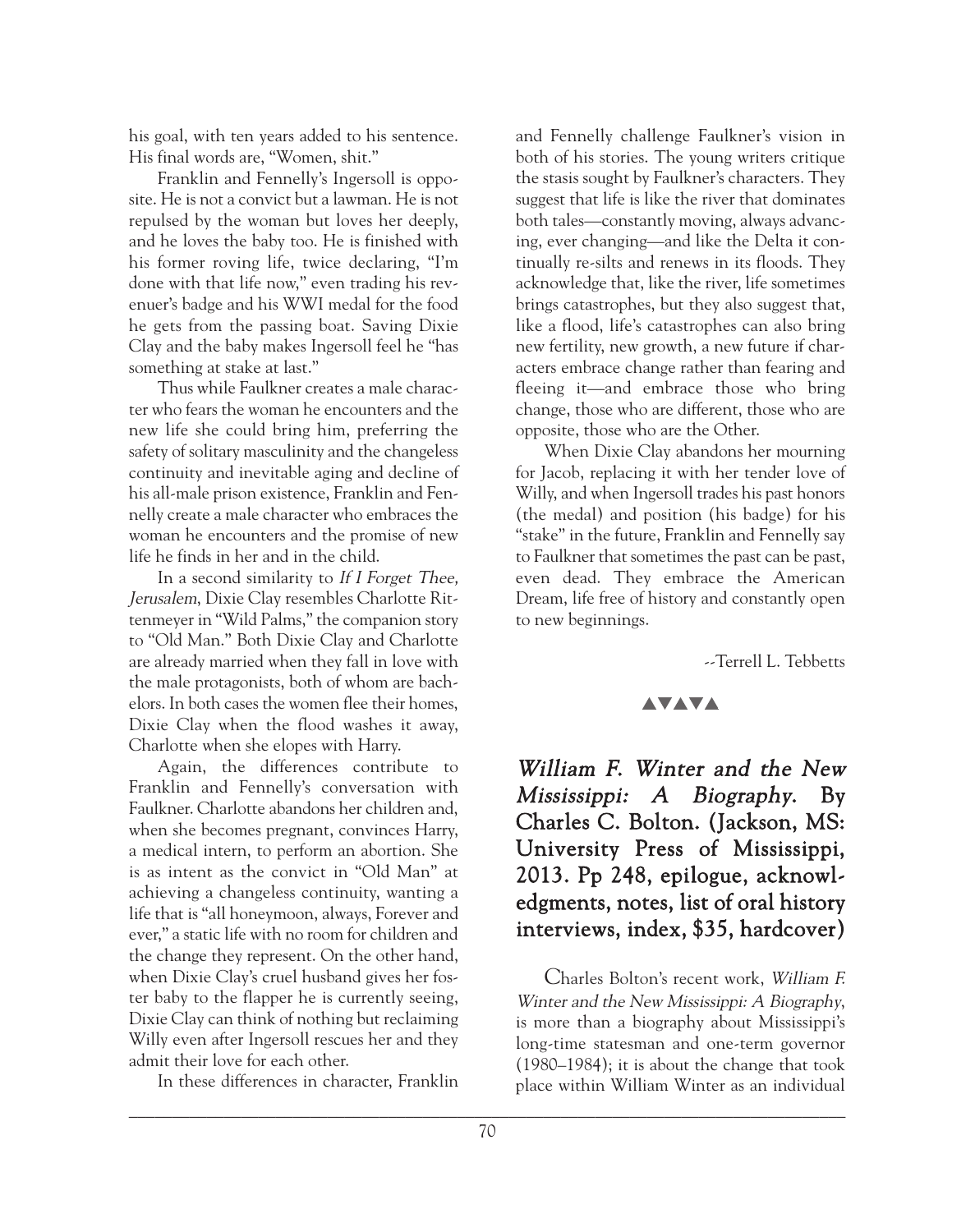and within Mississippi as a socio-political entity over the course of the mid-20th century. Though this book is ostensibly about William Winter, the evolution that occurred in Winter's understanding of the relationship between white racism, segregation, Massive Resistance, and Mississippi's continued backwardness can be inferred to have also occurred among white Mississippians during the same time period. Throughout his life, Winter had been mostly ahead of the curve in terms of racial moderation, but Bolton does not shy away from discussing Winter's support for segregation both as a politician desirous of remaining in office and as an individual who truly believed that changing the racial hierarchy in Mississippi needed to be approached gradually and not mandated by the Supreme Court. Indeed, Bolton poses a question that is the central focus of this book: how are we, as historians, as Americans, and as individuals to judge a person and the society they lived in after decades of contentious yet remarkable transformations.

It is apparent from this biography that William F. Winter was a good and decent public servant in the truest sense of the word. This is perhaps best exemplified by his working with the state legislature over several years to abolish the position of state tax collector, which he was currently occupying and which allowed him to become very wealthy due to the fact that the state tax collector's office got to keep ten percent of all taxes it collected. As governor, Winter worked to end the corruption and cronyism endemic in Mississippi government and pro-

moted a massive reorganization to the state's educational system as a way of helping the state advance economically and socially. However, even though Winter was a racial moderate before it was politically feasible, as a young state legislator he sup-



ported segregation and some of the milder forms of Massive Resistance. He hid his racial moderation in order to win elections. In fact, Winter came to the conclusion that he needed to speak out more forcefully against white racial extremism only after hearing about the cheers and jokes made by a number of hard-line white extremists after the assassination of John F. Kennedy. Yet, the murder of Medgar Evers a few months prior did not elicit in him a similar response. These incidents make Winter a frustrating individual to study or read about, yet he is probably more typical of the type of white Mississippians who lived in the state in the mid-20th century. As Bolton points out, the majority of white Mississippians did not participate in Massive Resistance and evolved slowly (probably too slowly in the eyes of most modern historians) on the issue of race.

Yet, it is this feeling of frustration and the ambiguous nature of life that Charles Bolton wants historians to confront. Bolton is very clear in stating that being an open racial moderate or advocating a progressive legislative platform in Mississippi between Brown vs. Board of Education and the end of the Johnson administration would have been political suicide. Implicit in Bolton's biography are questions about the extent to which it was possible for white Southern politicians to lead their constituents in developing a society and government that sought to address a system of racial hierarchy that had been developing since the Colonial Era. Other questions are also raised about how historians are to deal with an individual who was, at one point, a segregationist, but who later changed his mind. What are historians to make of a state that seemed so far behind in addressing the civil rights movement and the historical inequalities created by the system of slavery and Jim Crow?

In the end, Bolton wants the reader to understand that both Winter's and white Mississippians' attitudes about race were and still are in the process of evolving. Winters did an excellent job throughout the majority of his po-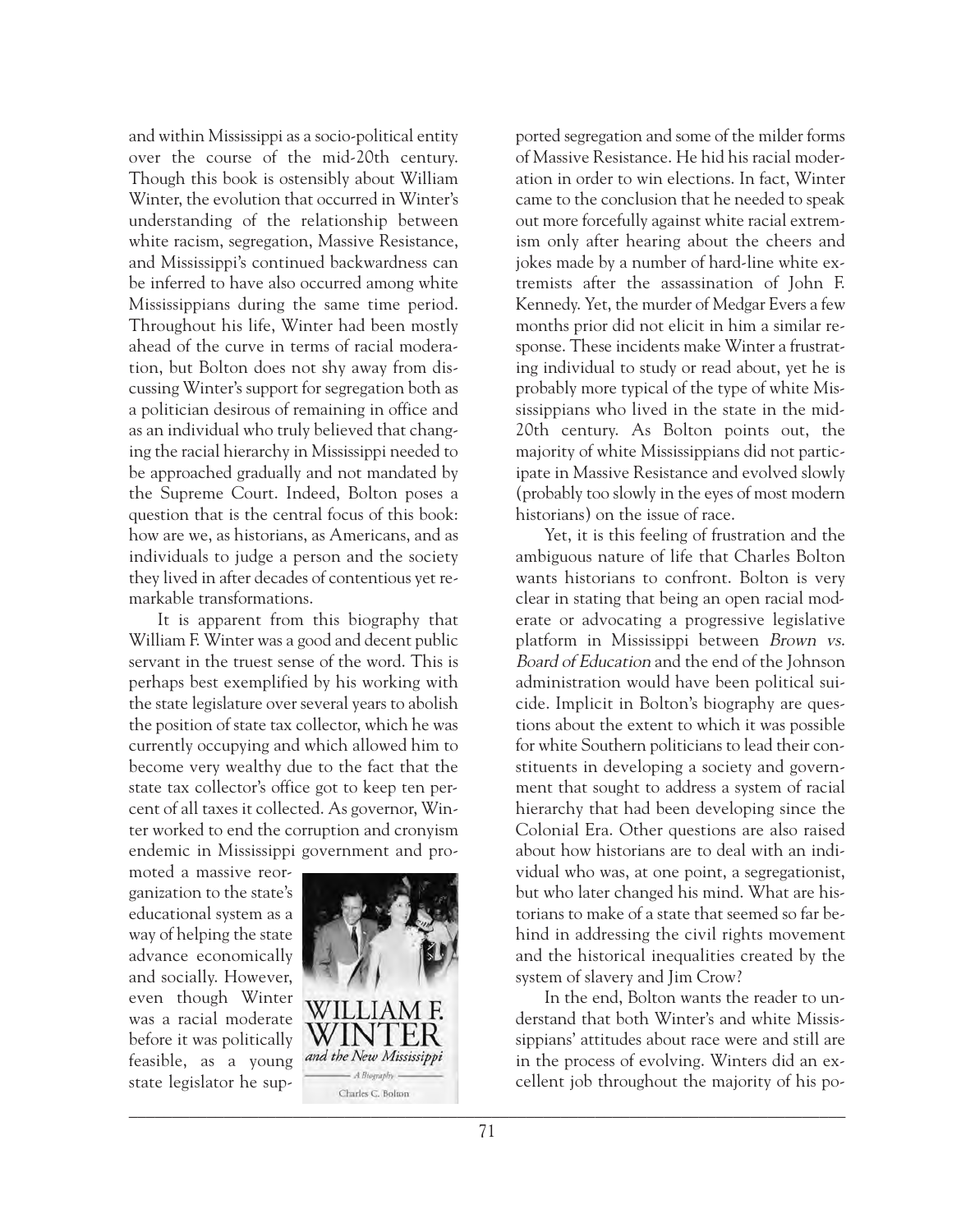litical life in walking the tightrope of racial moderation. In doing so, he helped open up Mississippi society and politics for moderates like himself and helped make some definite improvements to the life of his state and to the nation as a whole. So, can such a man be considered a hero? Is it possible for a man who often chose what was politically prudent, rather than what was morally right, to be held up as an example of the good that came out of the civil rights movement? In some ways, Charles Bolton's book reminds me of Eric Foner's This Fiery Trial. Foner, of course, dealt with a decidedly more famous figure in Abraham Lincoln, but the focus on the evolution of thought about race and America is similar. Both authors remind us that the study of history is, fundamentally, the study of change, its causes, and its effects. As such, Bolton's biography adds some much needed subtlety into the historiography of why white Southerners reacted the way that they did to the Civil Rights movement. He also seemingly asks historians to realistically ask themselves how quickly major attitudinal and social changes can and should occur in society. William F. Winter and the New Mississippi: A Biography is just that, a biography of a man, of a state, how both changed, and the hows and the whys of that change.

--Adam Carson

#### **AVAVA**

# Eudora Welty's World: Words on Nature. Ed. by Patti Carr Black. Illus. by Robin Whitfield. (Jackson, MS: University Press of Mississippi, 2013. Pp. 92. \$30, cloth)

In his 1978 essay "Literature and Ecology: An Experiment in Ecocriticism," William Rueckert coined the term ecocriticism; however, an ecological approach to literature wasn't

formally incorporated into the academy until the 1990s. Increasingly, literary scholars are exploring the relationship between the environment and literature, examining how the natural world is represented in texts, and considering these factors in the context of what many view as an age of ecological crisis. Black's lovely book coincides nicely with these recent critical trends, though her approach here is not academic or esoteric, but artistic and pithy. The quiet simplicity of her book removes us from contemporary discussions about global warming, deforestation, coastal land loss, and other calamities, and encourages us to look backwards to Welty and consider and appreciate how she imagines the natural world in her fiction.

Black has drawn widely from Welty's body of work, highlighting the vivid descriptions Welty provides of the natural world and placing them into eight categories and sections of the book: trees; flowers; birds; creatures; the seasons; time of day; the sky; and places. Each page presents a brief passage from Welty's writing, and has little vignettes adorned and punctuated by artist Robin Whitfield's subtle yet beautiful watercolors. As an example, one page in "Trees" features this passage from Welty's "The Wide Net": "The willow trees leaned overhead under muscadine vines, and their trailing leaves hung like waterfalls in the morning air. The thing that seemed like silence must have been the endless cry of all the crickets and locusts in the world, rising and falling." In each of these passages, Welty draws on vivid details, sensory images, and metaphoric language as her tools to depict the natural world and her characters' interactions with it. Appropriately, Black's artistic collaborator works in an outdoor studio, and Whitfield says nature is "the driving force" of her painting.

Welty's fiction is informed by a keen observation of the world around her, a quality also found in her photographs of white and black southerners in Mississippi during the Great Depression. As Black points out, Welty "was deeply attuned to the natural world." Welty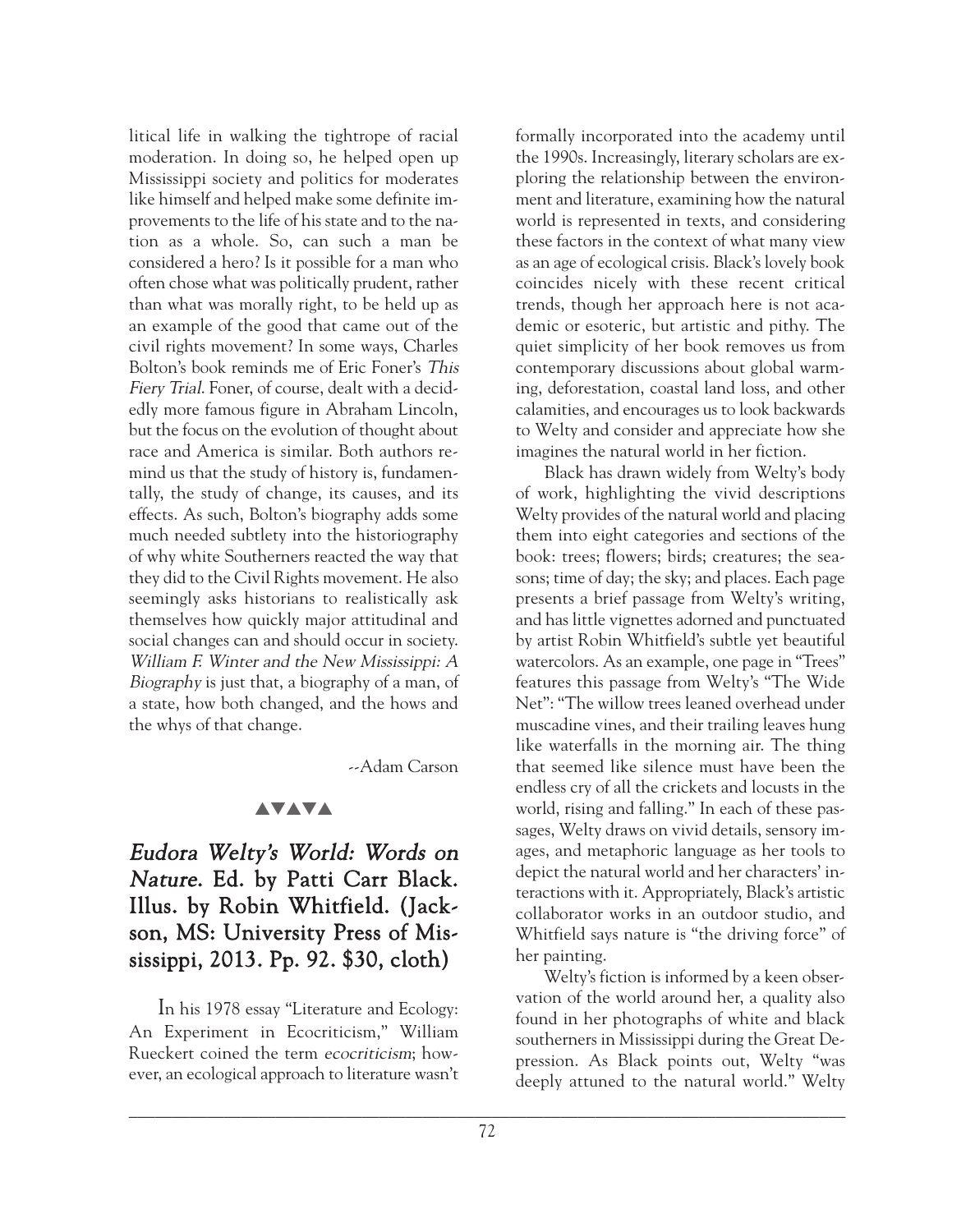

herself affirms this connection in her autobiography One Writer's Beginnings: "the outside world is the vital component of my inner life. . . . My imagination takes its strength and guides its direction from what I see and hear and learn and feel and remember of my living world," a quote Black uses as an epigraph (76).

Because Welty is a southern writer, critics may be likely to examine how she depicts people's relationship with the land, or consider the sense of place she creates in her work. However, this book encourages us to pay attention to the smaller, nuanced details that work together to contribute to her places: the cypress tree that dots the landscape of Delta Wedding or the snakes and moths that inhabit "Moon Lake." The final section focuses that lens wider, featuring passages that describe larger places like Natchez Trace, the Mississippi River, and the Delta, settings for many of Welty's stories and novels.

Black has made substantial contributions to the culture of Welty's hometown of Jackson, and Mississippi in general, spending most of her career as Director of the Old Capitol Museum of Mississippi History. She founded Jackson's New Stage Theater in 1965, which still thrives today. She is the writer and editor of numerous books that focus on the art, culture, and folk life of Mississippi, including compilations of Welty's photographs and the work of Mississippi artist Walter Anderson. This book comes from her own Edge Press, which she founded in the 1990s. Black developed friendships with both

Anderson and Welty in their lifetimes, and this book is the culmination of an idea she and Welty had discussed, a project that took her about fifteen years to ultimately complete.

Black offers her book "for lovers of nature and lovers of language," and it would also appeal to lovers of art and, of course, Welty's work. Though it is small and not oversized—a choice that reflects its simple format and approach it would make a perfect coffee table book for visitors to pick up and flip through. It is also a quite suitable choice for a reader to enjoy on a spring morning outside, while appreciating the birds chirping and the bloom of the magnolia tree.

Though Black's treatment of Welty's work is more aesthetic than analytical, her introduction references not only Welty's "imaginative" but "provocative use of words." Though it is appropriate for the more casual reader, this book also indicates to the academic reader the possibilities for examining Welty's work within the lens of environmental criticism. Taken out of context, these vignettes are to be admired for Welty's use of language. However, they might provoke some readers familiar with the texts they are drawn from to consider how Welty's depiction of the natural world acts symbolically or enriches that text's themes.

--Casey Kayser

#### **AVAVA**

# Squeeze This!: A Cultural History of The Accordion in America. By Marion Jacobsen. (Champaign: University of Illinois Press, 2012. Pp. 288. \$29.95, cloth)

The accordion is the subject matter of many jokes. Many musicians view it as a novelty unworthy of serious study. I believe that the accordion, particularly the piano accordion, is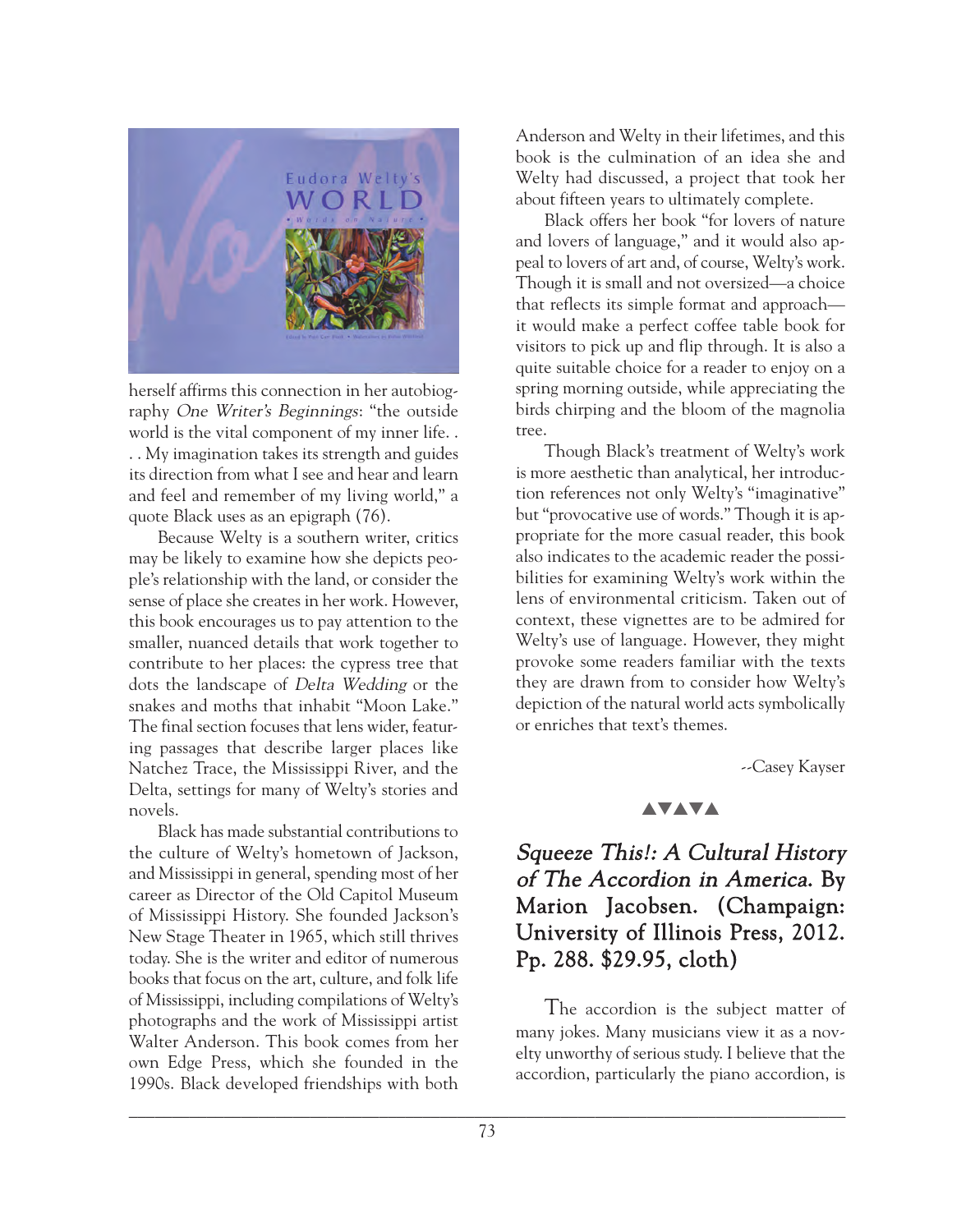

a perfect metaphor for the American experience in the twentieth century. Marion Jacobsen, author of Squeeze This!: A Cultural History of the Accordion in America, aptly states: "While some writers have highlighted the nostalgic yearnings associated with

accordion playing in immigrant communities, the 'standardization' of the accordion could be seen to reflect a different and opposing idea: the 'assimilationist' aspirations of white ethnic Americans observed during the first decades of the twentieth century" (p. 49). The piano accordion is deserving of serious academic and cultural study, and Marion Jacobsen's book is a good start.

As a child growing up in the sixties, I saw the accordion as synonymous with Lawrence Welk and his all-white orchestra, complete with elegant dancers in ball gowns. It was sanitized, old fogey music. This internal image of the accordion changed in the 1990s when I was inexplicably drawn to a 1930s-era piano accordion at a flea market. As I checked out this old instrument, I could hear a multitude of ethnic tunes playing in my head like Klezmer, Tejano, Irish and more. As Walter Kuehr, owner of The Big Squeeze accordion shop, put it: "With only one instrument you can travel the world" (p. 1).

The tale of the piano accordion begins in San Francisco, California with the Deiro brothers who claim to be the original players of that style accordion (as opposed to buttons used on earlier folk instruments). The first piano accordion appeared on stage in 1908 in vaudeville. Its portability and versatility made it a perfect instrument for a traveling musician. It was a virtual one man band. The accordion was used mainly for light musical entertainment and

dances. Popularity soared and soon it seemed that the piano accordion was a mainstream instrument.

In chapter two the reader learns about the struggle of many to move the accordion forward as a serious musical instrument worthy of performing classical music along with other symphonic instruments like the violin or clarinet. The movement gave rise to the opening of accordion conservatories and accordion studies at many universities. With this movement came a growing divide separating ethnic/folk music and "legitimate" classical music accordion players. Piano accordion players attempted to identify themselves as "legitimate" musicians, fighting for respect among classically trained musicians. The rise of accordion studios and schools (chapter three) continued to engrain a culture of its own that refused to bend. It was big business. The sales of accordion method books and publications exploded.

The mainstream accordion culture desperately wanted to be accepted in classical circles, and regretfully rejected and often even shunned button boxes and ethnic folk music. This isolationism and refusal to embrace a larger audience, I believe, was responsible for the fall of the accordion in American Pop culture.

Ironically, the saviors of the accordion in popular culture were actually crossover artists who got their start in ethnic dance halls. Finnish, German, Czech, and Norwegian pockets, especially in the upper midwest, fueled the polka craze starting in the late 1940s and crossed over into popular radio music. Also in Manhattan, Italian John Brugnoli came up with an idea of "Italian cabaret" that turned into music called "Valtero" which remained popular into the late 1960s.

In the final chapters of this book, Jacobsen informs us of the rebirth and reinvention of the accordion as a musical instrument and as a cultural icon. Old school piano accordion groups, as well as all kinds of button box groups with old style world music, still exist, but the 1980s brought about the reinvention of the accordion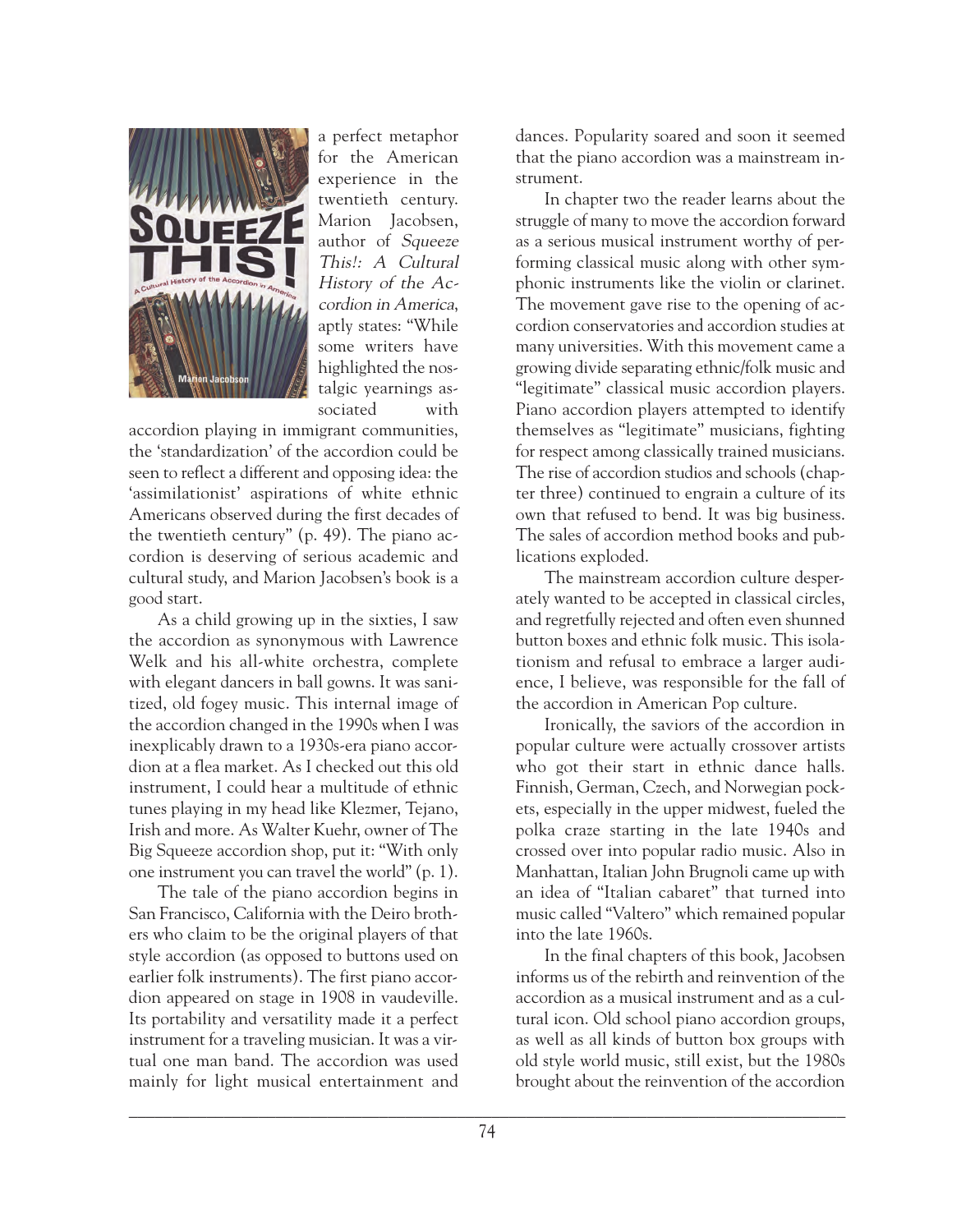as musicians took to the instrument in new and personal ways. With groups like "They Might Be Giants" or "Weird Al Yankovic," the accordion became commonplace in the Rock and Roll world. "The musicians . . . project new musical selves, selves that find commonalities across different genres, from conjunto to rock" (p. 172).

Accordion culture continues to evolve and flourish as it works its way into the core of the musical psyche of American pop culture. This book is comprehensive in breadth with extensive notes and citations provided for the serious scholar. The numerous illustrations and photographs also make this book an easy and entertaining read. Whether you are an amateur accordion enthusiast or a serious scholar, this book would be an excellent addition to your library.

--Carol Widder

#### **AVAVA**

Louis Jordan: Son of Arkansas, Father of R&B. By Stephen Koch. (Charleston, SC: The History Press, March 18, 2014. Pp. 151, bibliography, index, \$19.99, paperback)

The new biography Louis Jordan: Son of Arkansas, Father of R&B, is an attempt to shine light on a shadowy yet key player in the development of 20th century American popular music. The author wastes little time in making it clear that Louis Jordan (who lived from 1908 to 1975) was once far from the shadows. Indeed, he was the biggest of the World War II-era recording stars, logging more than fifty top ten hits during the 1940s. He broke concert attendance records, starred in his own films and recorded with other huge names of the era like Bing Crosby, Louis Armstrong and Ella Fitzger-

ald; ultimately providing inspiration to other influential musicians like Chuck Berry, Ray Charles and James Brown.

Author Stephen Koch thoroughly chronicles Jordan's rise and unprecedented popularity with a skillful overall view of popular culture in addition to contemporary accounts: "A September 1944 Billboard article noted the solidifying popularity of Louis Jordan and the Tympany Five, as it revealed the winners of a first-annual fan poll of the U.S. armed forces: 'Louis Jordan pulls the surprise vote of the season with two sides in the Top 13, the only artist aside from Bing [Crosby] to get more than one record in the fave list'" (p. 44)

In addition to poring through the historical record, Koch also gleaned information from indepth interviews with Jordan's widow, Martha, as well as well as remaining band members and former faculty of Little Rock's Arkansas Baptist College, where Jordan was briefly enrolled as a young man. To help illustrate all of this, the book is filled with vintage publicity stills, album covers and Library of Congress images that amply display Jordan's charisma. From the book come the words of a Jordan drummer from the 1970s, "You just kind of liked to look at him" (p. 131).

To its credit, Louis Jordan: Son of Arkansas, Father of R&B devotes equal space to Jordan's time in the desert following his 1940s heyday a period about which far less has been written up to now. As rock 'n' roll and R&B took center

stage in the 1950s, Louis Jordan and his Tympany Five were increasingly pushed from the limelight. The irony that the "new sounds" taking precedence had been initially perfected by Jordan was not lost on him or his many acolytes, nor is it not lost on

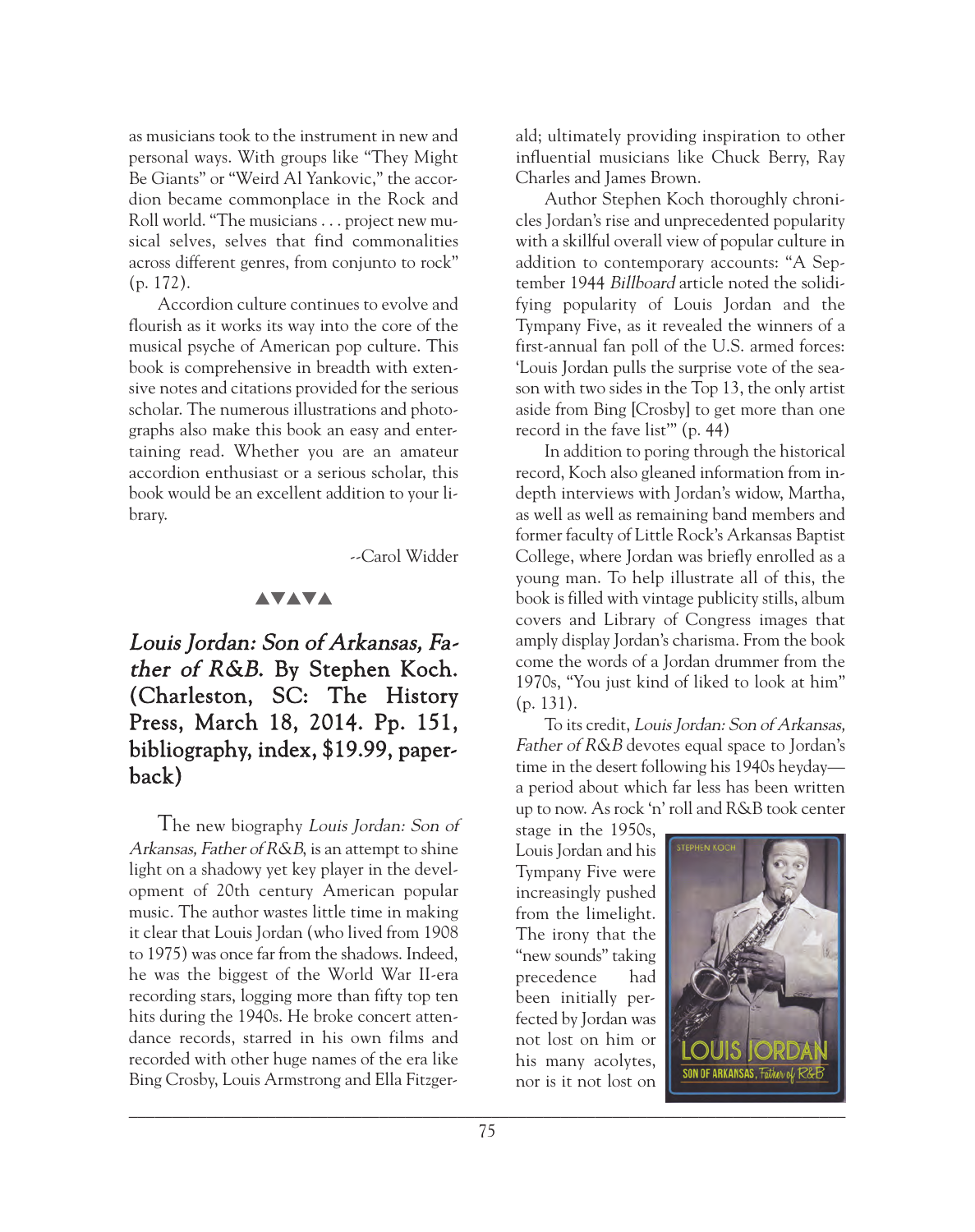Koch's readers now. In what may be the book's strongest and most enlightening section, the reader shares Jordan's frustration as the author compiles testimonial after testimonial from the likes of Berry, Charles, and especially Brown (as well as Little Richard, Bo Diddley, Sonny Rollins, B.B. King, Freddy King, et al.), all naming Louis Jordan as the man who taught them how to boogie.

But this strength may also be the tome's weakness, as all this documentation makes Jordan's disappearance from the limelight all the more mysterious. Theories are floated: "Never strictly a blues artist, and too pop for jazz and too jazz for pop, Louie was also too early to be considered an R&B or rock performer. Labelhopping, poor distribution and sometimes weak material marred his profile and record sales performance during the album era. Timing also saw Louie mostly sidestepping the American and European festival circuits, which saw the revival of many a performer's career, particularly in blues" (p. 140); and: "Could 'Louis Jordan' have been so successfully associated as the 'Global Favorite of eleven million GIs' that the name would need to be relegated to the same memory hole where rationing, victory gardens, recycling, passenger trains, and moves toward racial and gender equality were buried in postwar America?" (p. 91).

Ultimately the reader is left to conclude: perhaps the fading of Jordan's star remains unexplained because it is inexplicable. James Brown, who had perhaps the highest profile among Jordan's most vocal believers, puts it succinctly on the book's back cover: "He was everything!" Brown also simply says of Jordan's legacy, or lack thereof: "He was a good man and still hasn't gotten his due" (p. 119). Perhaps through the work of the author, there will be at least a modicum of remedy to this unfortunate oversight.

--Keith Merckx

**AVAVA** 

# Don't Start Me Talkin'. By Tom Williams. (Chicago: Curbside Splendor, 2014. Pp. 208. \$15.95, paperback)

The first thing that happens in Tom Williams's powerful novel is Silent Sam, the harmonica player, gets excited because he and Brother Ben, the protagonist of the novel, have been ranked as the number one blues act in a prestigious magazine. Williams has set us up for a nice underdog having his day story, but instead of playing that out, he does something very telling: he has Brother Ben teach the younger man a lesson. The two are walking down the street—it could be any major city, though it's in LA—and Brother Ben immediately tries to hail a cab. Three, four, five cabs all pass as the point is made: even though the two men may have a devoted following and a stellar ranking by critics, they are still black men in America, which means they can't even hail a cab in LA.

Aside from this lesson in humility, the



opening chapter is all about Ben and Sam getting "suited up." The persona of the bluesmen is all show—from their names to their mode of transportation, even the quality of instruments they play—everything about their appearance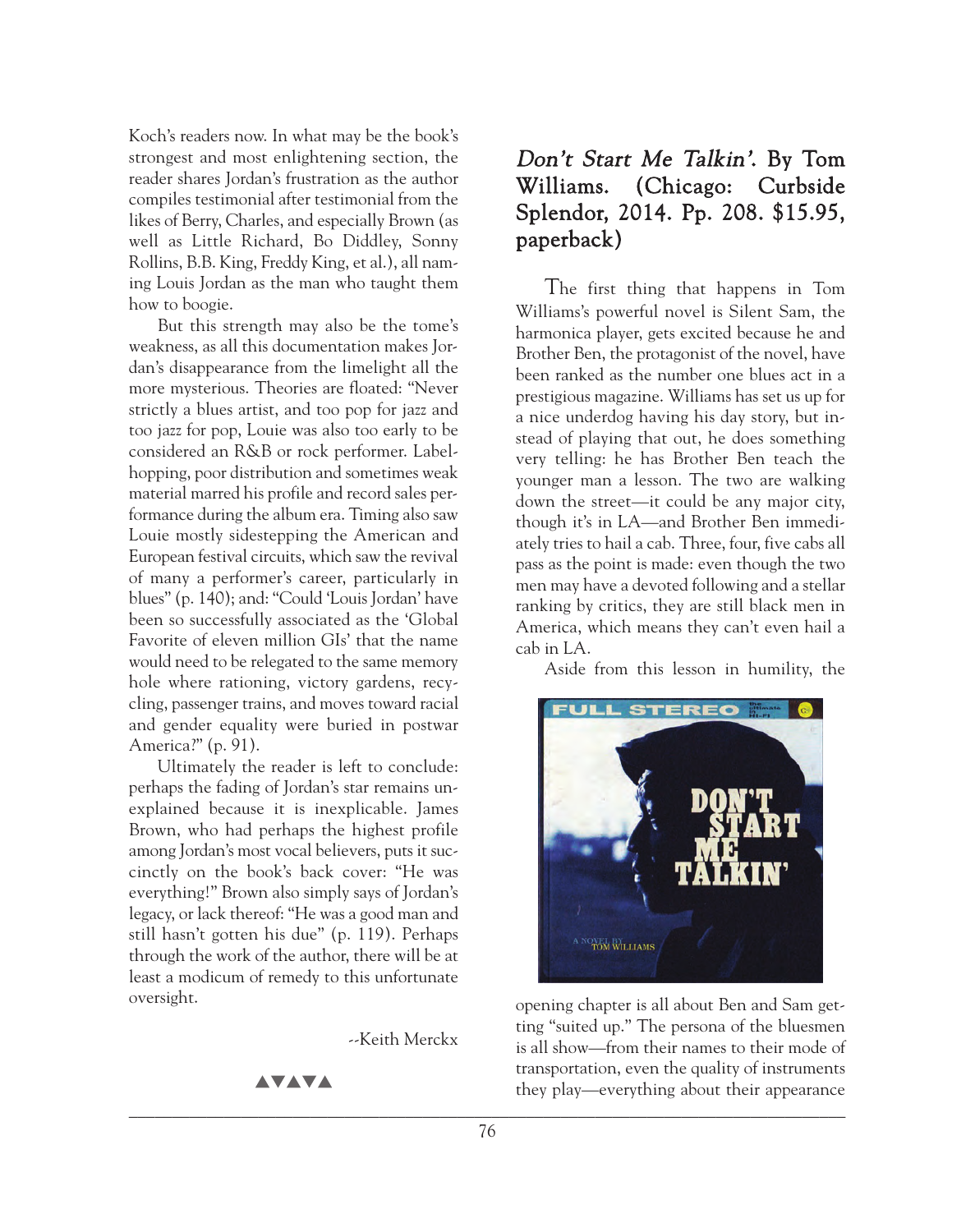is calculated to make them appear a certain way, as these Delta bluesmen. Brother Ben, in fact, drives a Volvo and lives in a condo when he goes by his real name, Wilton Mabry—who also doubles as the pair's manager, a hard-dealing, cut-throat man who stands in stark contrast to the affable Brother Ben. But for the tour, he drives an oversized caddy, and the two wear costumes that would put the '70s to shame. Ben plays pawnshop guitars. The two strew empty bottles of Old Crow around their dressing room even though they find the stuff repellent. Ben is on a health food kick, nowadays, and mostly drinks water or a diet soda, and avoids soul food like the plague.

And there we have the somewhat famous Brother Ben and Silent Sam, the last two true Delta Bluesmen—even though Silent Sam is from Detroit, originally. But let us not judge Ben and Sam—after all, they're continuing a tradition of Delta Bluesmen exaggerating—or outright lying about—their histories, their deeds and misdeeds, even their inspirations. These characters have crafted an image—but it's an image that's simply built on the expectations of others. Of course someone as talented in the Delta Blues as Brother Ben would be illiterate, unintelligent, uncultured; that's what everyone expects, even the experts who fill their articles and books with lies and misconceptions. This double-life is the price the pair pay for getting to perform authentic music. They wear scratchy clothes in man-made fabrics and avoid using big words so that the fans can maintain the illusion of legitimacy.

On the surface, the book is a rollicking road story about a mentor/mentee relationship. Ben is always one step ahead of everyone, and though it can be annoying to Sam to always be the "student," he does respect the elder man. But just below the surface, Sam is obsessed with his role in the world—the duality of playing traditionally black music to pretty much exclusively white audiences, while also pretending to be a caricature of himself, bothers him a great deal. But is it any worse than other performers

who exploit other aspects of black culture namely gangsta rap? This is a novel about having to pretend to be something you're not in order not only to do something you love but also simply to have peace. It's a novel about being black in America.

Brother Ben is wise, not in the half-drunk tones of magical otherness one might expect from the character Ben portrays, but in the hard-won lessons learned from navigating a hostile world, whether it be the music industry or simply America. Sam, likewise, is smarter than he lets on, but he lacks Ben's caution. The two have an enjoyable dynamic which gives rise to a lot of humor in the book. Williams manages to balance some pretty heavy concerns with humor and adventure. It's a rollicking fun read I'd recommend to anyone.

One of the other interesting conceits is the appearance and layout of the book. The cover resembles an album cover, as does the title. Chapter titles are also taken from Brother Ben songs which relate to major themes in each chapter. This is Williams' second novel—after the excellent The Mimic's Own Voice—and it's one of the best novels I've read in a long time. I look forward to reading more of Williams.

--CL Bledsoe

## **AVAVA**

Bodies, of the Holocene. By Christopher Cokinos. (Kirksville, MO: Truman State University Press, 2013. Pp xi-xii + 112, acknowledgements. \$16.01, paperback)

Christopher Cokinos begins this book of poetry with definitions, long descriptive dictionary entries for all the words we know—bodies comma of the—and yet for that least familiar titular word, Holocene, we are given